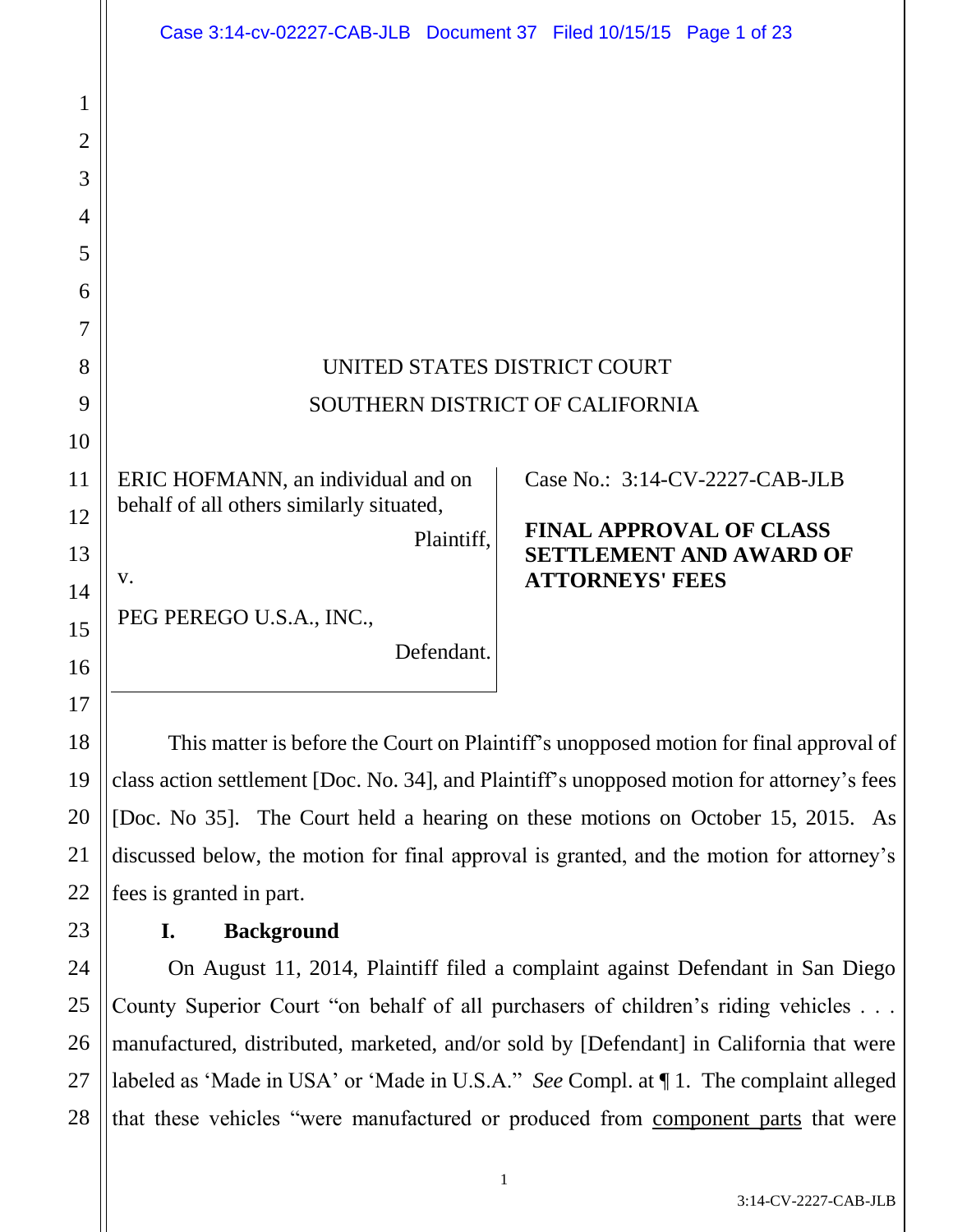1 manufactured outside of the United States in violation of California law." *Id.* at ¶ 3 (emphasis in original). For his part, Plaintiff alleged that he purchased one of the allegedly mislabeled vehicles on June 5, 2014, and that he "suffered an 'injury in fact' because [his] money was taken by Defendants as a result of Defendants' false 'Made in USA' claim set forth on the offending product" and "by paying for something he believed was genuinely manufactured in the USA, when it was not." *Id.* at  $\P$  16, 19.

Based on these substantive allegations, the complaint asserted claims for violation of California Business and Professions Code sections 17200 and 17533.7 and the California Consumer Legal Remedies Act (Cal. Civ. Code §1750 *et seq*.). The complaint prayed for restitution, rescission and refunds of the vehicle purchase price, attorneys' fees, and punitive damages.

On September 18, 2014, Defendant removed the lawsuit to this court based on diversity jurisdiction under the Class Action Fairness Act ("CAFA"). The notice of removal included a declaration from Defendant's director of finance that Defendant had sold more than \$5,000,000 in products at issue in the complaint in California during the four year class period.

On September 22, 2014, Magistrate Judge Burkhardt issued an order setting an early neutral evaluation conference ("ENE") for October 15, 2015. [Doc. No. 3.] On October 6, 2015, the parties jointly moved for the ENE to be taken off calendar to give the parties time to resolve their dispute through private mediation. [Doc. No. 4.] That motion was granted and the ENE was rescheduled for December 9, 2014. [Doc. No. 5.]

On November 11, 2014, the parties reached a settlement in principle at a private mediation. [Doc. No. 27-2 at 10; Doc. No. 35-3 at ¶ 13.] Yet, for reasons unexplained by the record, the parties did not inform the Court, and even appear to have gone out of their way to keep the Court in the dark about their settlement. Indeed, the docket indicates that counsel for the parties participated in a telephonic ENE with Magistrate Judge Burkhardt on December 9, 2014, but did not notify her of their settlement in principle. [Doc. No. 11.] Then on January 12, 2015, the parties filed a joint discovery plan where they explicitly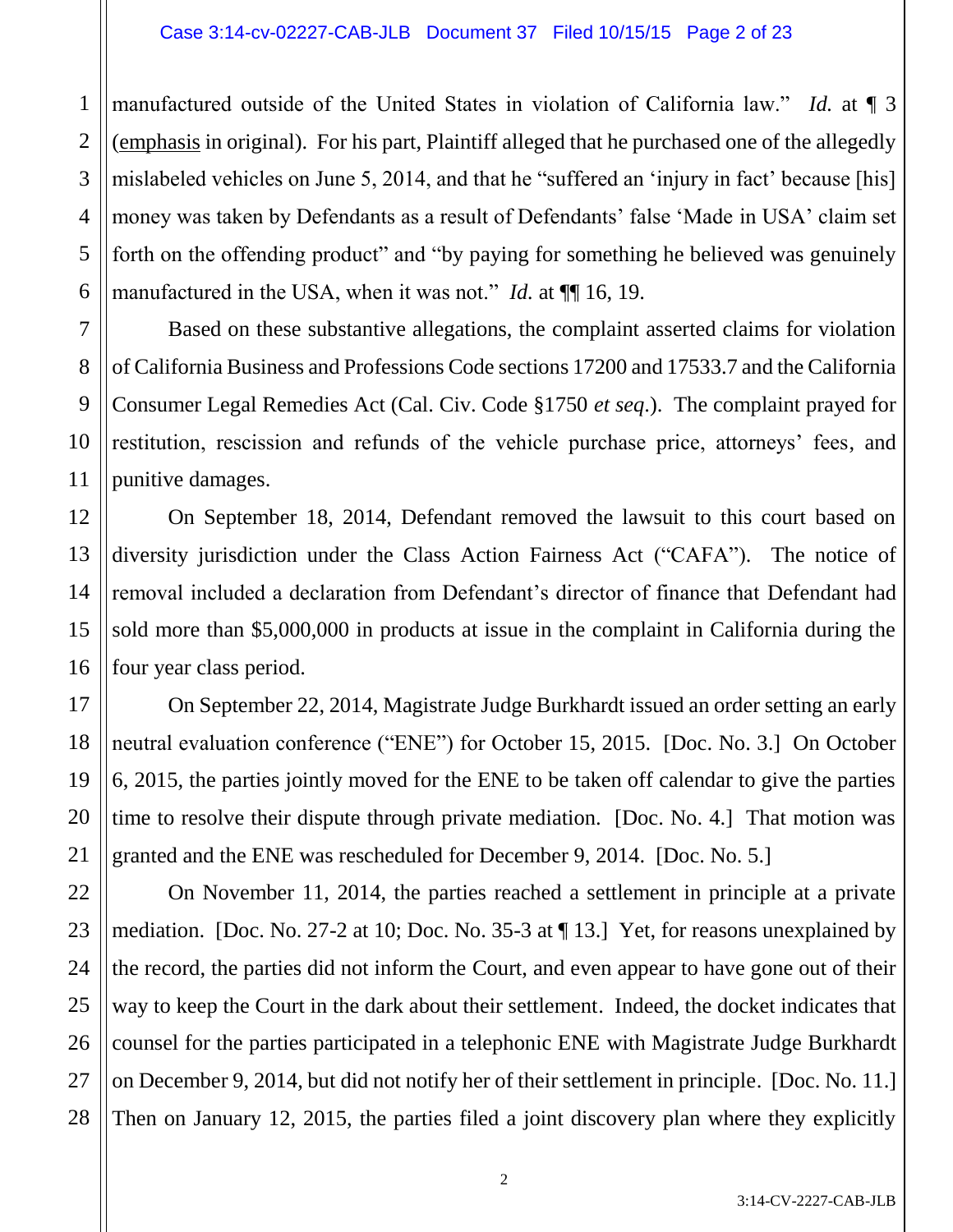#### Case 3:14-cv-02227-CAB-JLB Document 37 Filed 10/15/15 Page 3 of 23

1 2 3 state that the case did not settle at the mediation. [Doc. No. 12.] Finally, on March 13, 2015, the parties filed a joint motion to stay deadlines in light of their settlement, as well as a motion for leave to file an amended complaint. [Doc. Nos. 17, 18.] The Court granted the motions, and on March 17, 2015, Plaintiff filed an amended complaint that asserted the same claims but on behalf of a purported nationwide class of purchasers of Defendant's children's riding vehicles. [Doc. No. 20.] Still, the parties waited almost three additional months to file a motion for preliminary approval of the settlement on June 5, 2015. [Doc. No. 27.]

The essence of the parties' June 1, 2015 Settlement Agreement is that, in exchange for a release of claims by the plaintiff class, Defendant will (1) provide each class member who submits a claim form one children's safety vest; (2) donate children's riding toys with a retail value of \$400,000 to various charities over the course of five years; and (3) agree to comply with California Business and Professions Code Section 17533.7, so long as it is still in effect.<sup>1</sup> The agreement does not require Defendant to relabel any packages already in the stream of commerce.

On June 5, 2015, Plaintiffs filed an unopposed motion for preliminary approval of their settlement. [Doc. No. 27.] The Court granted this motion and preliminarily approved the settlement on June 19, 2015. [Doc. No. 31.] The preliminary approval order set a final approval hearing for October 15, 2015. The final approval hearing took place as scheduled on October 15, 2015. Counsel for both parties attended. No class members filed objections to the settlement, and no class members attended the hearing. However, two class members had previously requested exclusion from the settlement in writing.

# **II. Final Approval of Settlement**

# **A. Certification of the Settlement Class**

The settlement here envisions certification of a nationwide class of "all persons who

<sup>&</sup>lt;sup>1</sup> The Settlement Agreement specifies that if Section 17533.7 is amended, Defendant only agrees to comply with the statute in its amended or reinterpreted form.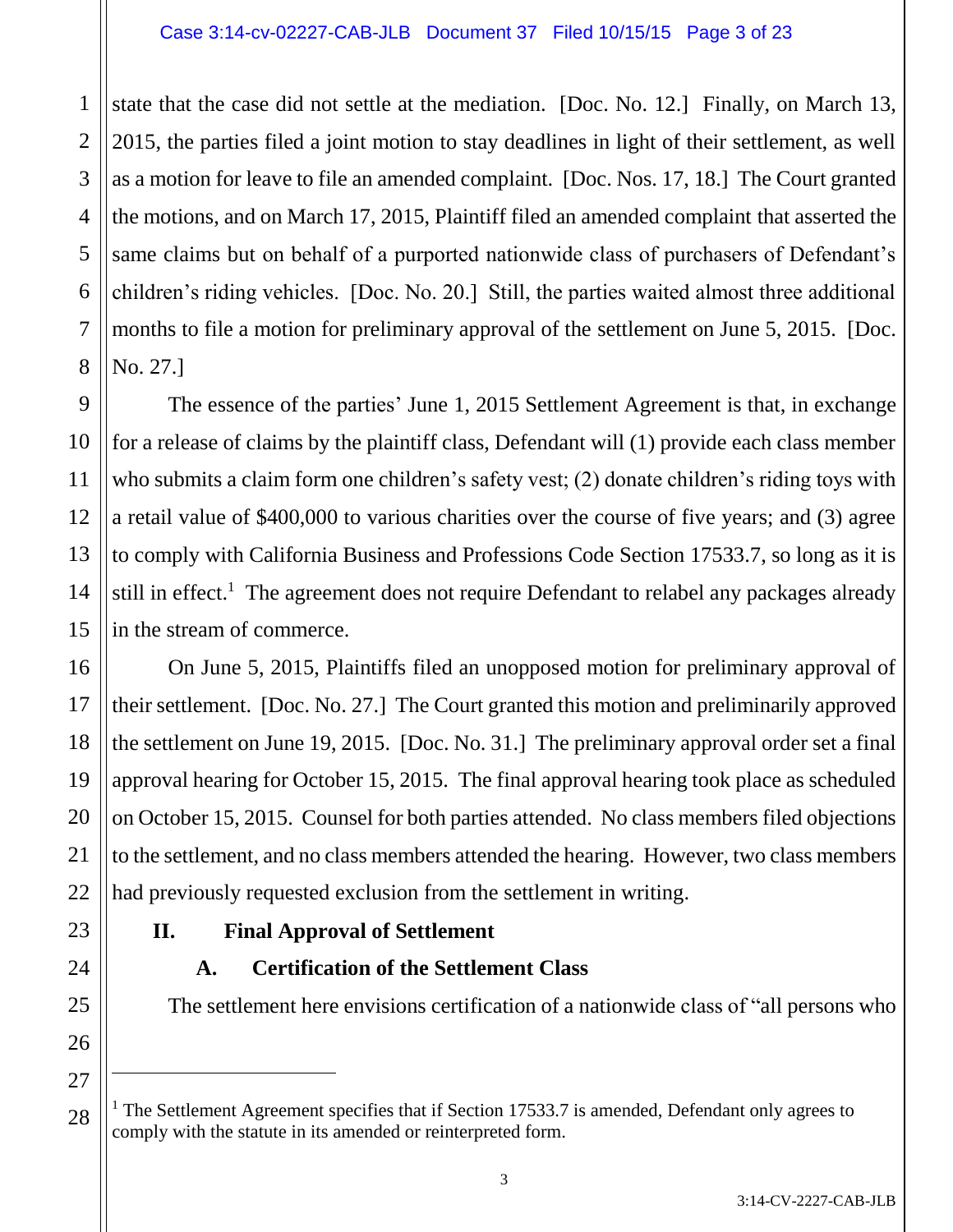1 2 3 4 purchased a Class Product between August 11, 2010 and December 31, 2014."<sup>2</sup> [Doc. No. 27-2 at 12.] A court "must pay 'undiluted, even heightened, attention' to class certification requirements in a settlement context." *Hanlon v. Chrysler Corp.*, 150 F.3d 1011, 1019 (9th Cir. 1998). Thus, before approving the settlement itself, the Court's "threshold task is to ascertain whether the proposed settlement class satisfies the requirements of Rule 23(a) of the Federal Rules of Civil Procedure applicable to all class actions, namely: (1) numerosity, (2) commonality, (3) typicality, and (4) adequacy of representation." *Id.* In addition, the Court must determine whether class counsel is adequate (Fed. R.Civ. P. 23(g)), and whether "the action is maintainable under Rule 23(b)(1), (2), or (3)." *In re Mego Fin. Corp. Sec. Litig.*, 213 F.3d 454, 462 (9th Cir. 2000) (quoting *Amchem Prod. v. Windsor*, 521 U.S. 591, 614 (1997)).

### **1. Numerosity**

This requirement is satisfied if the class is "so numerous that joinder of all members is impracticable." Fed. R.Civ. P.  $23(a)(1)$ . Although the "requirement is not tied to any fixed numerical threshold . . . courts find the numerosity requirement satisfied when a class includes at least 40 members." *Rannis v. Recchia*, 380 Fed. App'x 646, 651 (9th Cir. 2010). Here, notice and proof of claim forms were mailed to over 30,000 potential class members and over 13,000 class members have returned completed claim forms. Joinder of all these potential plaintiffs would be impracticable. Accordingly, this requirement has been met.

# **2. Commonality**

This requirement is satisfied if "there are questions of law or fact common to the class." Fed. R.Civ. P. 23(a)(2). The Ninth Circuit construes this requirement permissively. *Hanlon*, 150 F.3d at 1019. "To satisfy the commonality requirement, plaintiffs need only point to a single issue common to the class." *Vasquez v. Coast Valley Roofing, Inc.*, 670 F. Supp. 2d 1114, 1121 (E.D. Cal. 2009). Here, the commonality requirement is satisfied

 $\overline{a}$ 

<sup>&</sup>lt;sup>2</sup> "Class Products" is defined as "the 38 Peg Perego children's riding vehicle products identified in Exhibit G that contained an unqualified 'Made in USA' label." [Doc. No. 27-2 at 12-13.]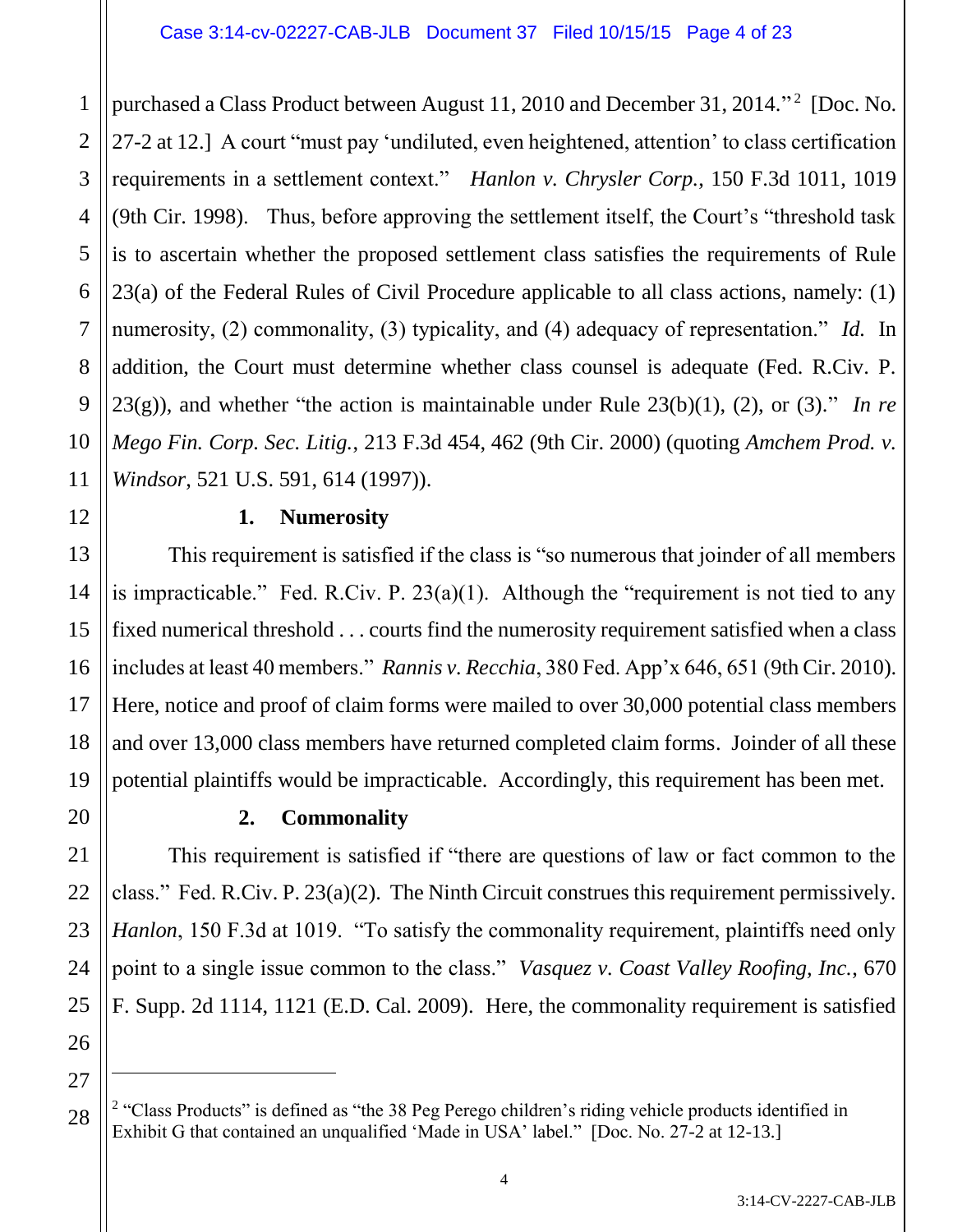because all of the class claims concern whether Defendant improperly labeled its products as "Made in the USA" in violation of California law.

1

# **3. Typicality**

This requirement is satisfied if "the claims or defenses of the representative parties are typical of the claims or defenses of the class." Fed. R.Civ. P. 23(a)(3). "Under the rule's permissive standards, representative claims are 'typical' if they are reasonably coextensive with those of absent class members; they need not be substantially identical." *Hanlon*, 150 F.3d at 1020. "Typicality refers to the nature of the claim or defense of the class representative, and not to the specific facts from which it arose or the relief sought. The test of typicality is whether other members have the same or similar injury, whether the action is based on conduct which is not unique to the named plaintiffs, and whether other class members have been injured by the same course of conduct." *Hanon v. Dataproducts Corp.*, 976 F.2d 497, 508 (9th Cir. 1992) (internal quotations and citation omitted). Here, the typicality requirement is satisfied because the claims of Plaintiff and the class are the same. The wrongful conduct alleged in the complaint (the mislabeling of the products) is not unique to the class representative, and the damages to the class members, if any, are similar insofar as they relate to any diminished value of the products.

### **4. Adequacy of Class Representative**

The final Rule 23(a) requirement is that "the representative parties will fairly and adequately protect the interests of the class." Fed. R.Civ. P. 23(a)(4). "The proper resolution of this issue requires that two questions be addressed: (a) do the named plaintiffs and their counsel have any conflicts of interest with other class members and (b) will the named plaintiffs and their counsel prosecute the action vigorously on behalf of the class?" *In re Mego Fin. Corp. Sec. Litig.*, 213 F.3d 454, 462 (9th Cir. 2000). Here, without considering the settlement itself (which, as discussed below, contains some indicia of collusiveness and reflects that the named plaintiff and class counsel may have favored their own interests when reaching the settlement), this requirement is satisfied because there is no obvious conflict between Hofmann's interests and those of the class members.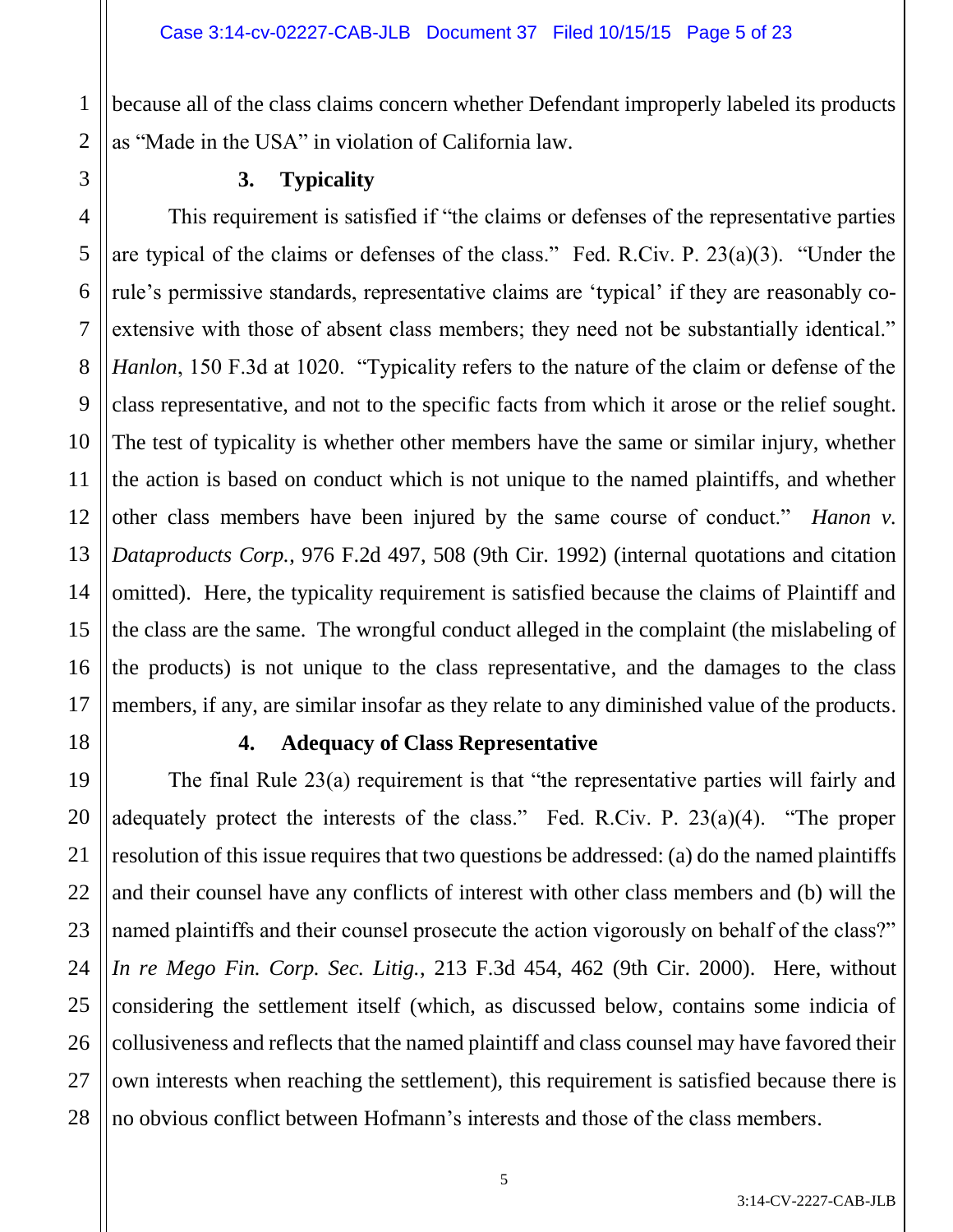3

4

5

6

7

8

9

10

11

12

13

14

15

16

17

18

19

20

21

22

23

24

25

26

27

28

# **5. Adequacy of Class Counsel**

A court certifying a class must consider: "(i) the work counsel has done in identifying or investigating potential claims in the action; (ii) counsel's experience in handling class actions, other complex litigation, and the types of claims asserted in the action; (iii) counsel's knowledge of the applicable law; and (iv) the resources that counsel will commit to representing the class." Fed. R.Civ. P.  $23(g)(1)(A)$ . The Court may also consider "any other matter pertinent to counsel's ability to fairly and adequately represent the interests of the class." Fed. R.Civ. P.  $23(g)(1)(B)$ . Ultimately, when only one applicant seeks appointment as class counsel, the court must determine that "[c]lass counsel . . . fairly and adequately represent the interests of the class." Fed. R.Civ. P.  $23(g)(4)$ . Here, class counsel has provided evidence of his and his firm's experience litigating consumer class actions such as this one, and there is nothing in the record to suggest that counsel could not able to fairly and adequately represent the class. Accordingly, the Court finds this element satisfied for the purposes or certification of the settlement class.

# **6. Predominance and Superiority**

"In addition to meeting the conditions imposed by Rule 23(a), the parties seeking class certification must also show that the action is maintainable under Fed. R.Civ. P. 23(b)(1), (2) or (3)." *Hanlon*, 150 F.3d at 1022. "Rule 23(b)(3) permits a party to maintain a class action if . . . the court finds that the questions of law or fact common to class members predominate over any questions affecting only individual members, and that a class action is superior to other available methods for fairly and efficiently adjudicating the controversy." *Connecticut Ret. Plans & Trust Funds v. Amgen Inc.*, 660 F.3d 1170, 1173 (9th Cir. 2011), *aff'd*, 133 S. Ct. 1184, 185 L. Ed. 2d 308 (2013) (citing Fed. R.Civ. P. 23(b)(3)). The Ninth Circuit refers to these questions as the "predominance" and "superiority" inquiries. *Hanlon*, 150 F.3d at 1022-23.

The "predominance inquiry tests whether proposed classes are sufficiently cohesive to warrant adjudication by representation." *Id*. (quoting *Amchem Prods, Inc. v. Windsor*, 521 U.S. 591, 623 (1997)). "[T]he presence of commonality alone is not sufficient. . . ."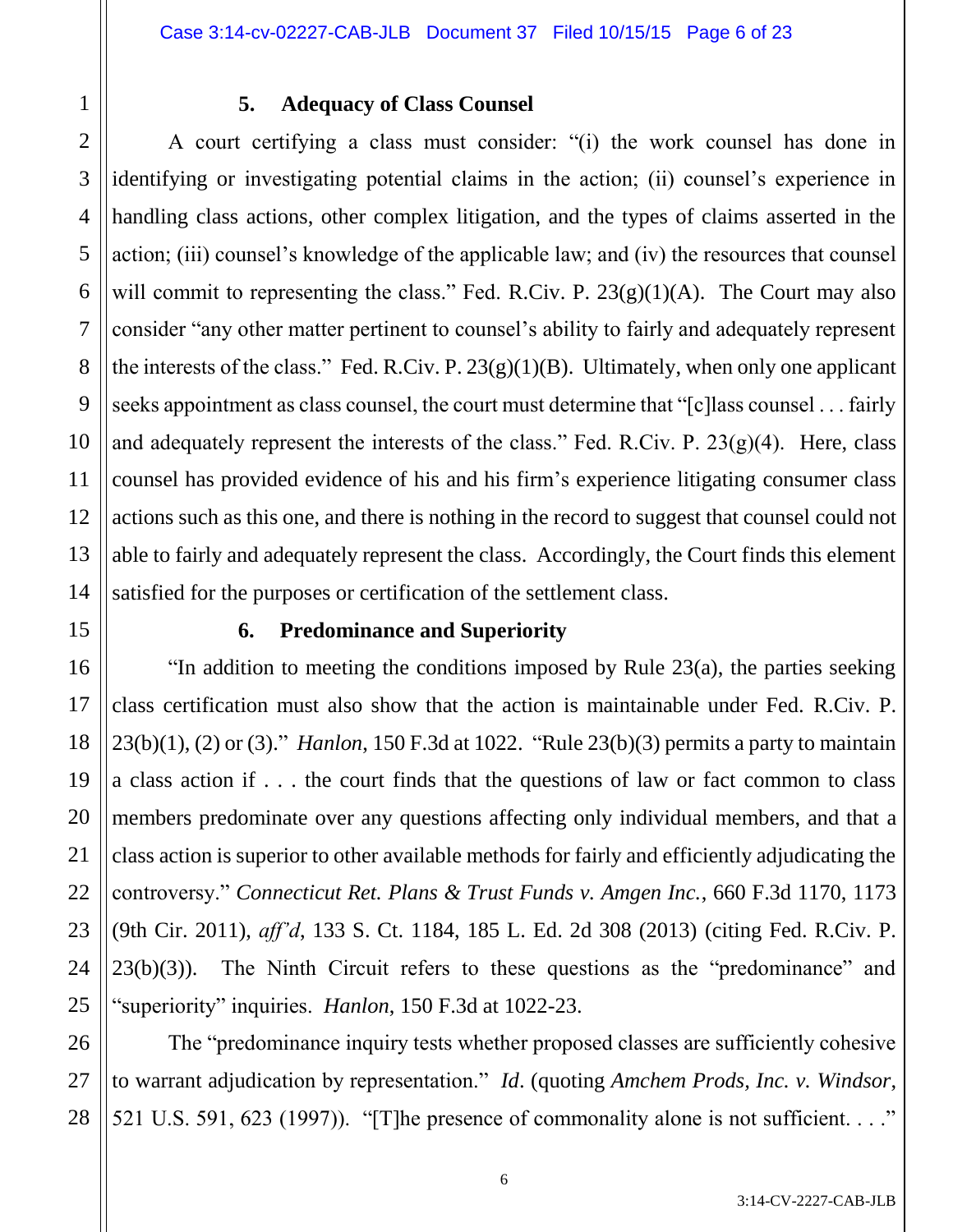1 2 3 4 *Id.* Further, "[s]ettlement benefits cannot form part of a Rule 23(b)(3) analysis; rather the examination must rest on 'legal or factual questions that qualify each class member's case as a genuine controversy, questions that preexist any settlement.'" *Id*. (quoting *Amchem*, 521 U.S. at 623).

Here, all of the class members allegedly purchased a mislabeled product from Defendant. The legal and factual questions common to each class member's claim predominate over any questions affecting individual class members, and a class action is superior to other methods for adjudicating this controversy. Accordingly, the Court finds that the predominance and superiority inquiries have been satisfied.

In light of the foregoing, the Court conditionally certifies the class for the purposes of settlement.

5

6

7

8

9

10

11

12

13

14

15

16

17

18

19

20

21

22

23

24

25

26

27

28

# **B. Legal Standard for Final Approval of Class Settlement**

Federal Rule of Civil Procedure 23(e) instructs that "[t]he claims, issues, or defenses of a certified class may be settled, voluntarily dismissed, or compromised only with the court's approval." Fed. R. Civ. Pro. 23(e). "Adequate notice is critical to court approval of a class settlement under Rule 23(e)." *Hanlon*, 150 F.3d at 1025. In addition, Rule 23(e) "requires the district court to determine whether a proposed settlement is fundamentally fair, adequate, and reasonable." *Id*. at 1026. This determination requires the Court to "evaluate the fairness of a settlement as a whole, rather than assessing its individual components." *Lane v. Facebook, Inc.*, 696 F.3d 811, 818-19 (9th Cir. 2012).

"Assessing a settlement proposal requires the district court to balance a number of factors: the strength of the plaintiffs' case; the risk, expense, complexity, and likely duration of further litigation; the risk of maintaining class action status throughout the trial; the amount offered in settlement; the extent of discovery completed and the stage of the proceedings; the experience and views of counsel; the presence of a governmental participant; and the reaction of the class members to the proposed settlement." *Hanlon*, 150 F.3d at 1026. Further, "settlement approval that takes place prior to formal class certification requires a higher standard of fairness." *Id*. However, "the question whether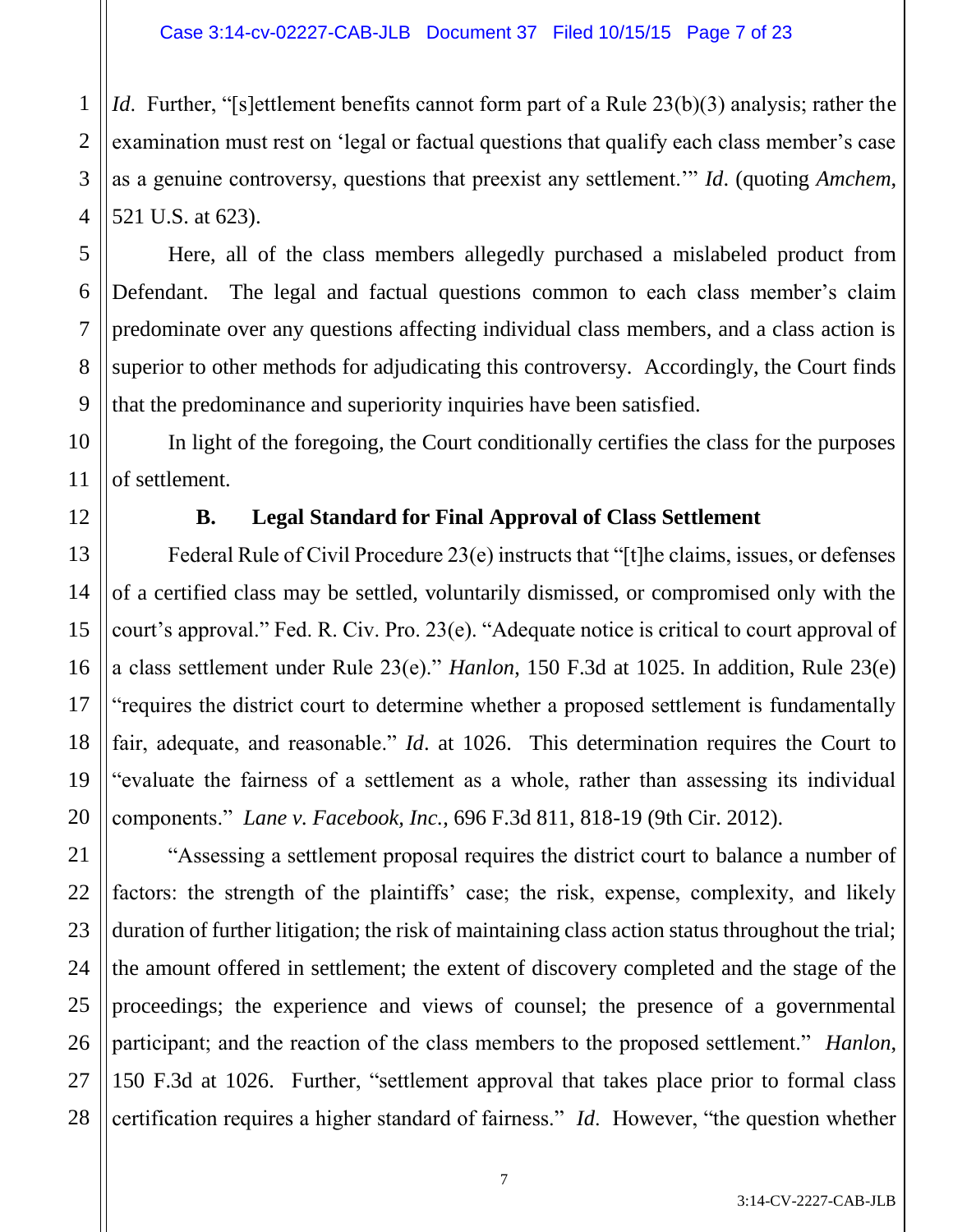1 2 3 4 5 6 a settlement is fundamentally fair within the meaning of Rule 23(e) is different from the question whether the settlement is perfect in the estimation of the reviewing court." *Lane*, 696 F.3d at 819. Ultimately, a "district court's final determination to approve the settlement should be reversed 'only upon a strong showing that the district court's decision was a clear abuse of discretion.'" *Hanlon*, 150 F.3d at 1027 (quoting *In re Pacific Enter. Sec. Litig.*, 47 F.3d 373, 377 (9th Cir. 1995)).

# **C. Analysis**

# **1. Adequacy of Notice**

9 10 11 12 13 14 15 16 17 18 19 20 21 22 23 The Court approved notice of this class action and proposed settlement in the Preliminary Approval Order. The claims administrator distributed the Notice to over 30,000 potential class members or nominees. The administrator also published the notice on various websites and in the USA Today newspaper in an effort to reach potential class members for whom the parties did not have contact information. *Cf. In re Toys R Us-Delaware, Inc.--Fair & Accurate Credit Transactions Act (FACTA) Litig.*, 295 F.R.D. 438, 449 (C.D. Cal. 2014) ("When the court certifies a nationwide class of persons whose addresses are unknown, notice by publication is reasonable."). The Notice informed the Class of the terms of the Settlement, of their right to submit a claim and receive a vest, of their right to submit objections, if any, and to appear in person or by counsel at the final approval hearing and to be heard regarding approval of the Settlement, of their right to request exclusion from the Class and the Settlement, and of the date set for the Final Approval hearing. Adequate periods of time were provided for each of these procedures. No class members objected to the settlement or the adequacy of the Notice, and only two class members requested exclusion from the class. Accordingly, the Court finds that the class received adequate notice.

7

8

# **2. Strength of Plaintiff's Case; Risk of Further Litigation; and Risk of Maintaining Class Action Status**

28 "In most situations, unless the settlement is clearly inadequate, its acceptance and approval are preferable to lengthy and expensive litigation with uncertain results." *Nat'l*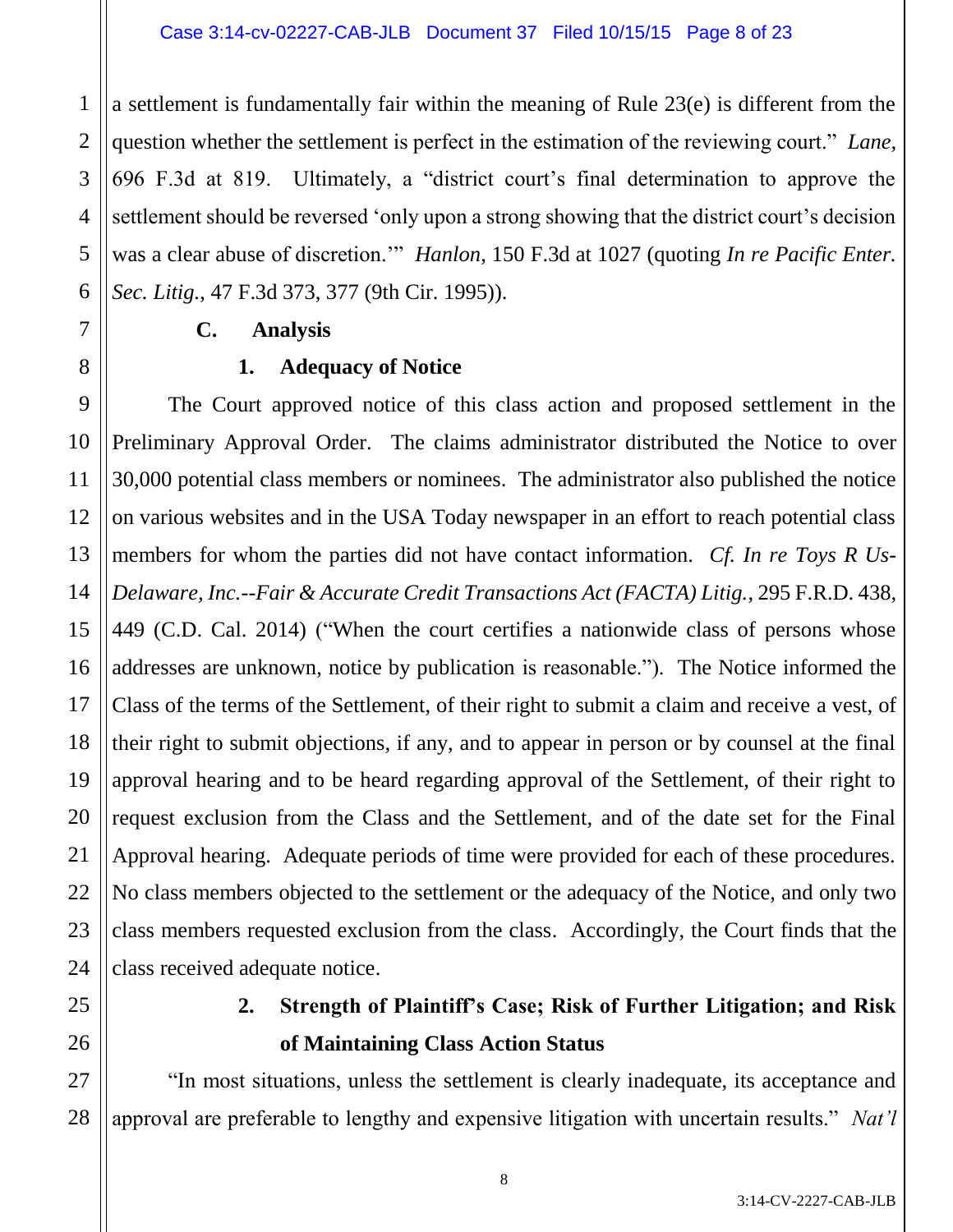2

3

5

6

7

8

9

10

11

12

13

15

17

20

21

22

23

 $\overline{a}$ 

4 *Rural Telecomms. Coop. v. DIRECTV, Inc.*, 221 F.R.D. 523, 526 (C.D. Cal. 2004) (citation omitted). Thus, "[w]hen assessing the strength of plaintiff's case, the court does not reach any ultimate conclusions regarding the contested issues of fact and law that underlie the merits of this litigation." *Four in One Co. v. S.K. Foods, L.P.*, No. 2:08-CV-3017 KJM EFB, 2014 WL 4078232, at \*7 (E.D. Cal. Aug. 14, 2014) (internal quotations omitted). To that end, "a proposed settlement is not to be judged against a speculative measure of what might have been awarded in a judgment in favor of the class." *Nat'l Rural Telecomms. Coop.*, 221 F.R.D. at 526 (citation omitted).

14 16 18 19 Here, Plaintiff provides little evidence or argument related to these factors. However, it appears to the Court that Plaintiff's case is exceedingly weak and would face a litany of challenges and risks if litigated further. For example, the timeline of events alleged in the complaint and further explained in the instant motions reveals that Plaintiff purchased the allegedly inaccurately labeled product on June 5, 2014, and then retained counsel almost immediately to begin prosecution of this case. Such facts could indicate that Plaintiff in fact knew of the improper labeling of the product when he purchased it and simply purchased it for the purpose of bringing a lawsuit, which in turn could impact whether Plaintiff adequately represents the interests of class members who may have actually been misled insofar as they expressly relied on the Made in the U.S.A. label when making their purchasing decision.<sup>3</sup>

In addition, the Court questions the extent of any actual damages suffered by Plaintiff and the class members. If as Plaintiff alleges, he discovered that the truck he purchased was not made in the U.S.A. when he opened the package at home, he simply

<sup>24</sup> 25 26 27 28 <sup>3</sup> The Court notes that three weeks after this lawsuit was filed, Sonia Hofmann, represented by the same counsel as Plaintiff in this case, filed a lawsuit with a largely identical complaint asserting similar claims on behalf of a purported class of consumers who purchased jeans that were allegedly wrongfully labelled as Made in the U.S.A. *See Hofmann v. Dutch, LLC*, CASD Case No. 3:14-CV-2418-GPC-JLB. Although there is nothing currently in the record, the Court suspects that Sonia Hofmann is somehow related to Plaintiff here, and that such fact would likely have been discovered by the defendant in this case. This relationship and the timing of these two lawsuits certainly raises doubts about the veracity of Plaintiff's allegation that he actually relied on the Made in the U.S.A. label when purchasing Defendant's product.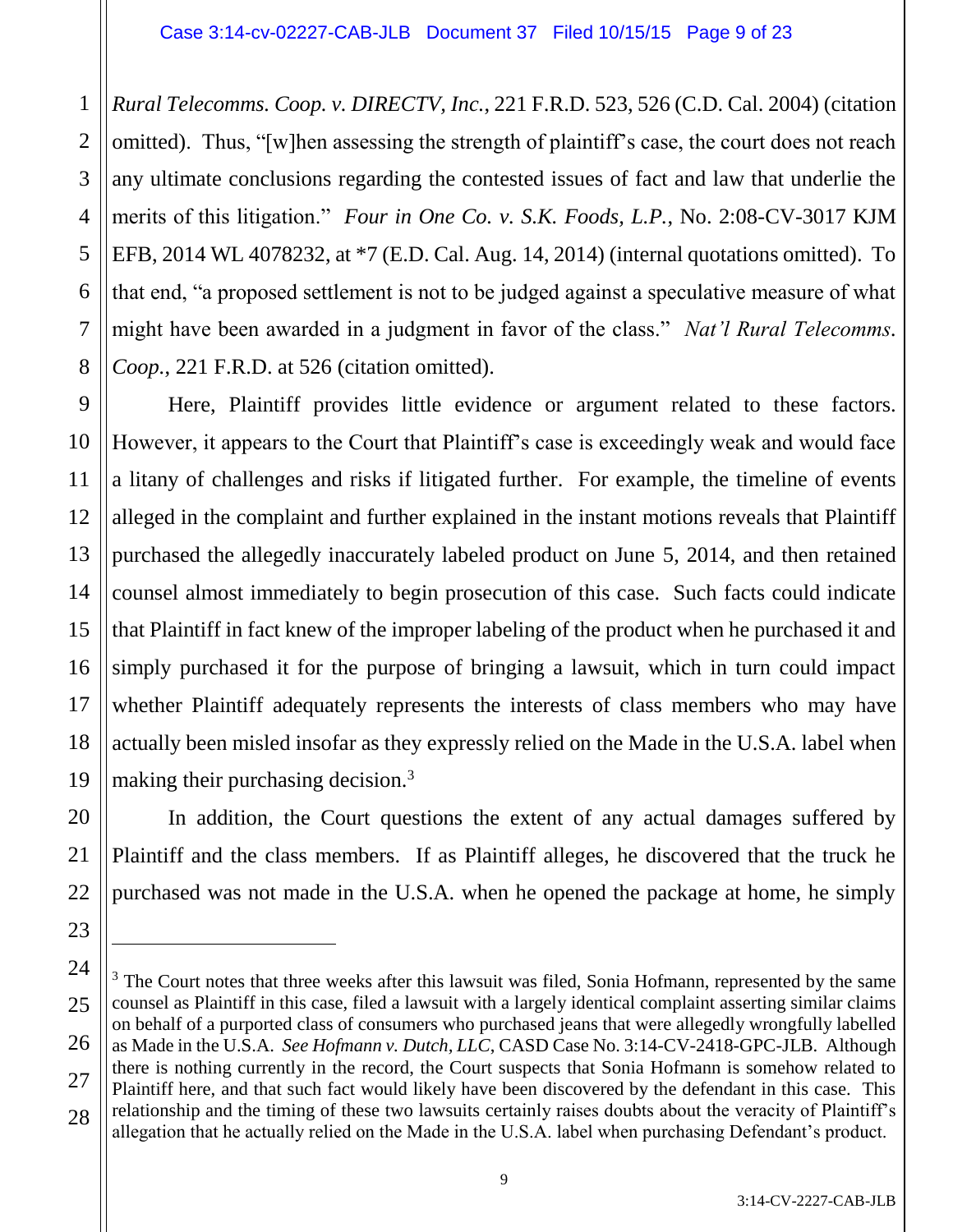#### Case 3:14-cv-02227-CAB-JLB Document 37 Filed 10/15/15 Page 10 of 23

1 2 3 4 5 6 7 8 could have returned the truck and obtained a refund. Plaintiff, and the class members, would potentially have a difficult time proving any other damages resulting from the truck having parts made outside of the United States. Further, it is questionable whether a class could be maintained because the issue of whether a class member relied on the Made in the U.S.A. label when purchasing the truck might be an individual determination. *See generally Picus v. Wal-Mart Stores, Inc.*, 256 F.R.D. 651 (D.Nev. 2009) (denying class certification of consumer class action based on allegedly false "Made in the USA" label on pet food).

10 14 Finally, the Court is aware that shortly before Plaintiff filed the instant motion for final approval, the California law concerning use of "Made in the U.S.A." labels was amended by the California legislature. *See* 2015 Cal. Legis. Serv. Ch. 238 (S.B. 633) (WEST). 4 Plaintiff does not mention this change in his papers, but it at least raises questions as to whether the amendment applies to Plaintiff's or any of the other class members' claims and whether Defendant's labels comply with the new law.

In sum, because the Court has serious doubts about the strength of Plaintiff's individual claims as well as the claims of the class, the likelihood of maintaining this lawsuit as a class action, and whether Plaintiff or the class will be able to prove any actual damages on a class-wide basis, even a *de minimis* settlement such as this one satisfies these factors.

20

9

11

12

13

15

16

17

18

19

21

22

23

24

25

 $\overline{a}$ 

# **3. The Amount Offered in Settlement**

"Settlement is the offspring of compromise; the question we address is not whether the final product could be prettier, smarter or snazzier, but whether it is fair, adequate and free from collusion." *Hanlon*, 150 F.3d at 1027. "Basic to [the process of deciding whether a proposed settlement is fair, reasonable and adequate] \* \* \* is the need to compare the

<sup>26</sup> 27 28 <sup>4</sup> In particular, the amendment states that "merchandise sold or offered for sale outside of California shall not be deemed mislabeled if the label conforms to the law of the forum state or country within which they are sold or offered for sale." *See* 2015 Cal. Legis. Serv. Ch. 238 (S.B. 633) (WEST) at §17533.7(e). This language very well may eliminate the claims of some or all of the class members residing outside of California.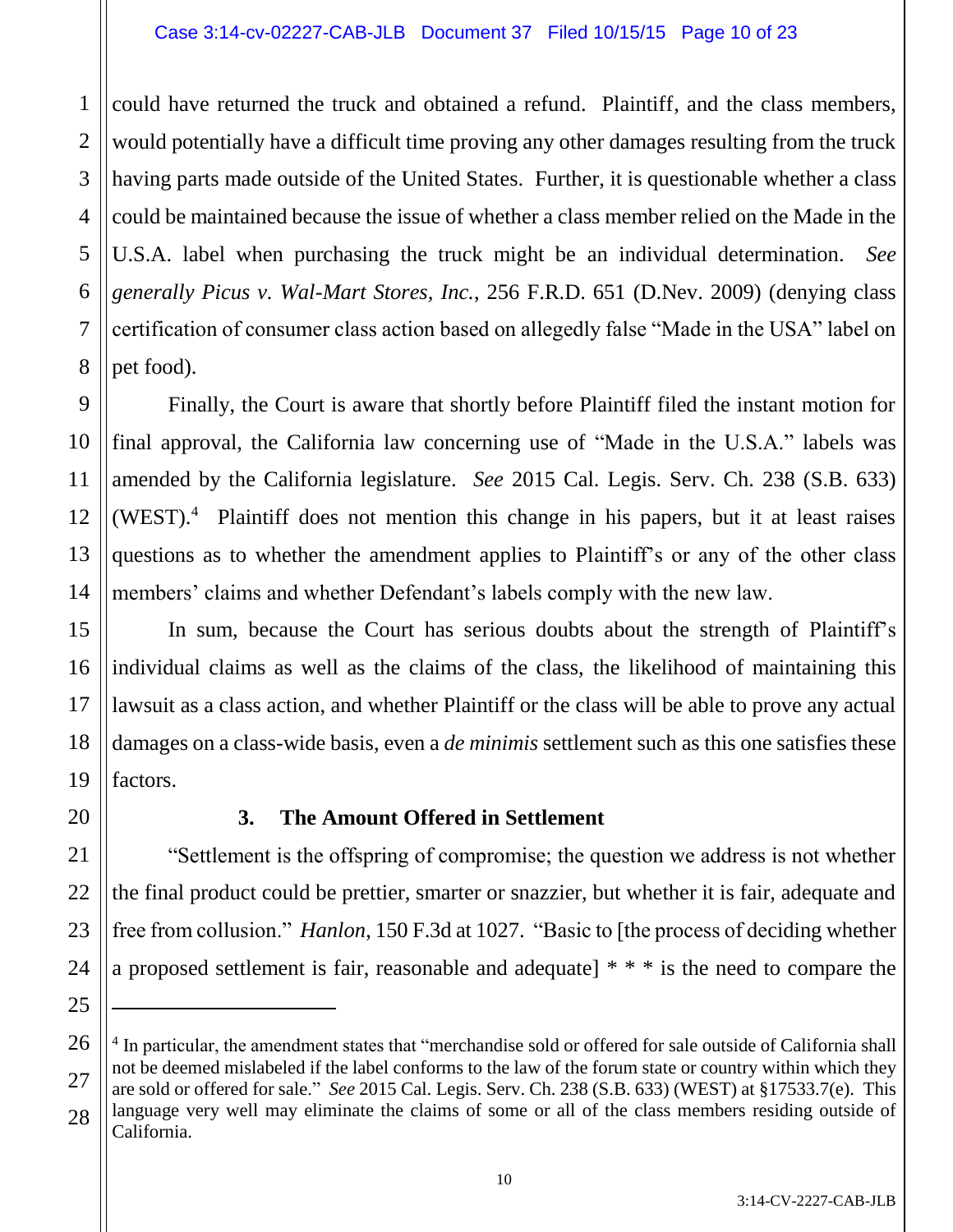1 2 3 4 5 6 7 terms of the compromise with the likely rewards of litigation." *In re TD Ameritrade Accountholder Litig.*, 266 F.R.D. 418, 422 (N.D. Cal. 2009) (quoting *Protective Committee for Independent Stockholders of TMT Trailer Ferry Inc. v. Anderson*, 390 U.S. 414, 424– 25, (1968)). However, "[t]he fact that a proposed settlement may only amount to a fraction of the potential recovery does not, in and of itself, mean that the proposed settlement is grossly inadequate and should be disapproved." *Linney v. Cellular Alaska P'ship*, 151 F.3d 1234, 1242 (9th Cir. 1998) (citation omitted).

8 9 10 12 13 14 15 16 17 18 Here, the proposed settlement has three components: (1) Defendant's agreement to provide each class member that files a proof of claim with a child's safety vest that Defendant claims would retail for approximately  $$20;^5$  (2) Defendant's agreement "to donate children's riding toys (valued at \$400,000.00 at retail) to various charities, including but not limited to Toys for Tots and the Salvation Army, over the course of 5 years;" and (3) an injunction requiring Defendant to comply with California Business and Professions Code Section 17533.7 so long as the statute is in effect and in whatever amended or reinterpreted form the statute may take in the future. In his motion for final approval, Plaintiff describes this settlement as a "tremendous overall value," "exceptional" and "a refreshing substitute in a class action settlement landscape mired with coupon settlements." The Court could not disagree more.

Almost all of Plaintiff's arguments concerning the value of the settlement are based on inflated estimates of the costs of the settlement to Defendant. The standard, however, "is not how much money a company spends on purported benefits, but the value of those benefits to the class." *TD Ameritrade*, 266 F.R.D. at 423. Here, there is very little relationship between the purported settlement costs to Defendant and the value to the class. As for the child safety vest, even accepting Defendant's assertion that a vest that sells for

 $\overline{a}$ 

19

20

11

<sup>21</sup> 22 23 24 25 26 27 28

<sup>&</sup>lt;sup>5</sup> In a declaration from Deanna Mohre, a representative of Defendant, that Plaintiff submitted in support of his motion for preliminary approval, Ms. Mohre estimates that the vest would retail for approximately \$20. However, the declaration also states that the vest is similar to one that John Deere sells on the internet for 9.60 $\epsilon$ , which is approximately \$10.80 at current exchange rates.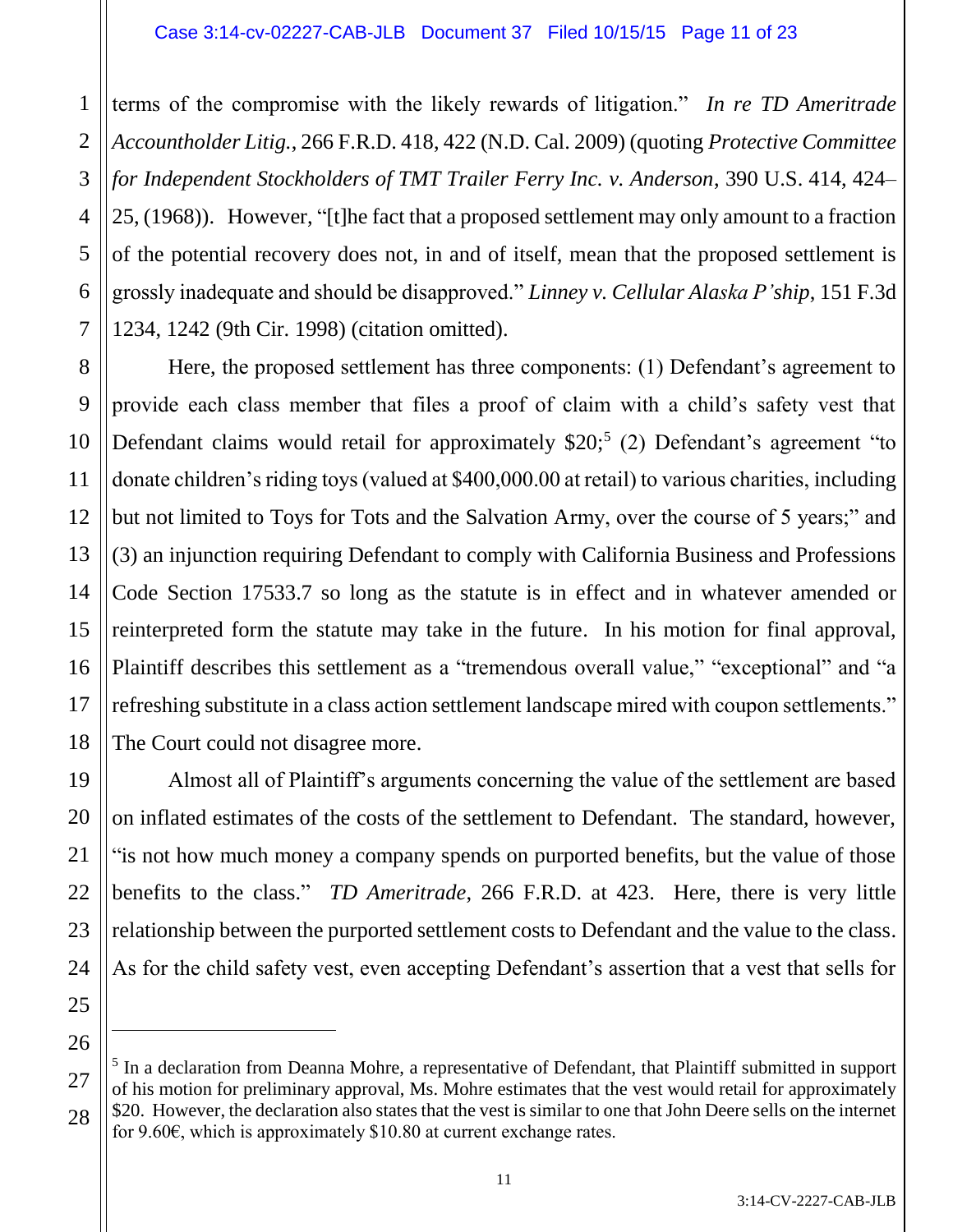2

3

5

6

7

8

9

11

22

 $\overline{a}$ 

4 10 less than \$11 in Europe would sell for \$20 in the United States, the *retail price* is not the cost to Defendant of providing the vests, let alone the only (or even best) estimate of the *value* obtained by the settlement class. Providing a class with a specific low-cost product that the class members had no role in choosing is far less valuable than a settlement where Defendant simply mailed each class member a check for \$20 or even a \$20 gift certificate for the purchase of Defendant's products of the class member's choosing. Indeed, the actual value of these vests to the class members is likely nominal and by no means unquestionably better than a coupon settlement or "exceptional" as Plaintiff claims.<sup>6</sup> Moreover, with fewer than 14,000 claim forms returned by class members, even using the inflated retail values stated by Defendant, the dollar value of this class reward is less than \$280,000.

12 13 14 15 16 17 18 19 20 21 The next component of the settlement is Defendant's donation of children's riding toys with a *retail* value of \$400,000 to various charities over the course of five years. Neither the cost of this aspect of the settlement, nor the value, if any, to the class, comes close to \$400,000. First, although there is nothing in the record concerning Defendant's cost of producing these toys, it is undoubtedly far less than \$400,000. Second, because the donations are spread over the course of five years, the current costs are even less. Third, the settlement agreement is sufficiently vague as to the types of toys or the charities involved that there is nothing stopping Defendant from complying with this aspect of the settlement simply by giving away leftover merchandise that it is otherwise unable to sell, further decreasing the actual costs to Defendant. Fourth, there is no indication as to

<sup>23</sup> 24 25 26 27 28 <sup>6</sup> Undoubtedly, counsel attempts to distinguish this settlement from a coupon settlements because attorney's fee awards in coupon settlements are governed by 28 U.S.C. §1712, which constrains the amount of the fee award. However, at least one court has indicated that based on the legislative history of CAFA, "a noncash benefit, even one which provides for free products, could be a coupon settlement. See 109 S. Rpt. 14 (2005) (describing settlements in which class members had the option of receiving free products, such as a free repair kit, free water, or free golf balls, as examples of coupon settlements)." *Davis v. Cole Haan, Inc.*, No. C 11-01826 JSW, 2013 WL 5718452, at \*2 (N.D. Cal. Oct. 21, 2013); *but see Foos v. Ann, Inc.*, No. 11cv2794 L(MDD), 2013 WL 5352969, at \*2 (S.D. Cal. Sept. 24, 2013) ("The distinction between a coupon and a voucher is that a coupon is a *discount* on merchandise or services offered by the defendant and a voucher provides for *free* merchandise or services.") (emphasis in original).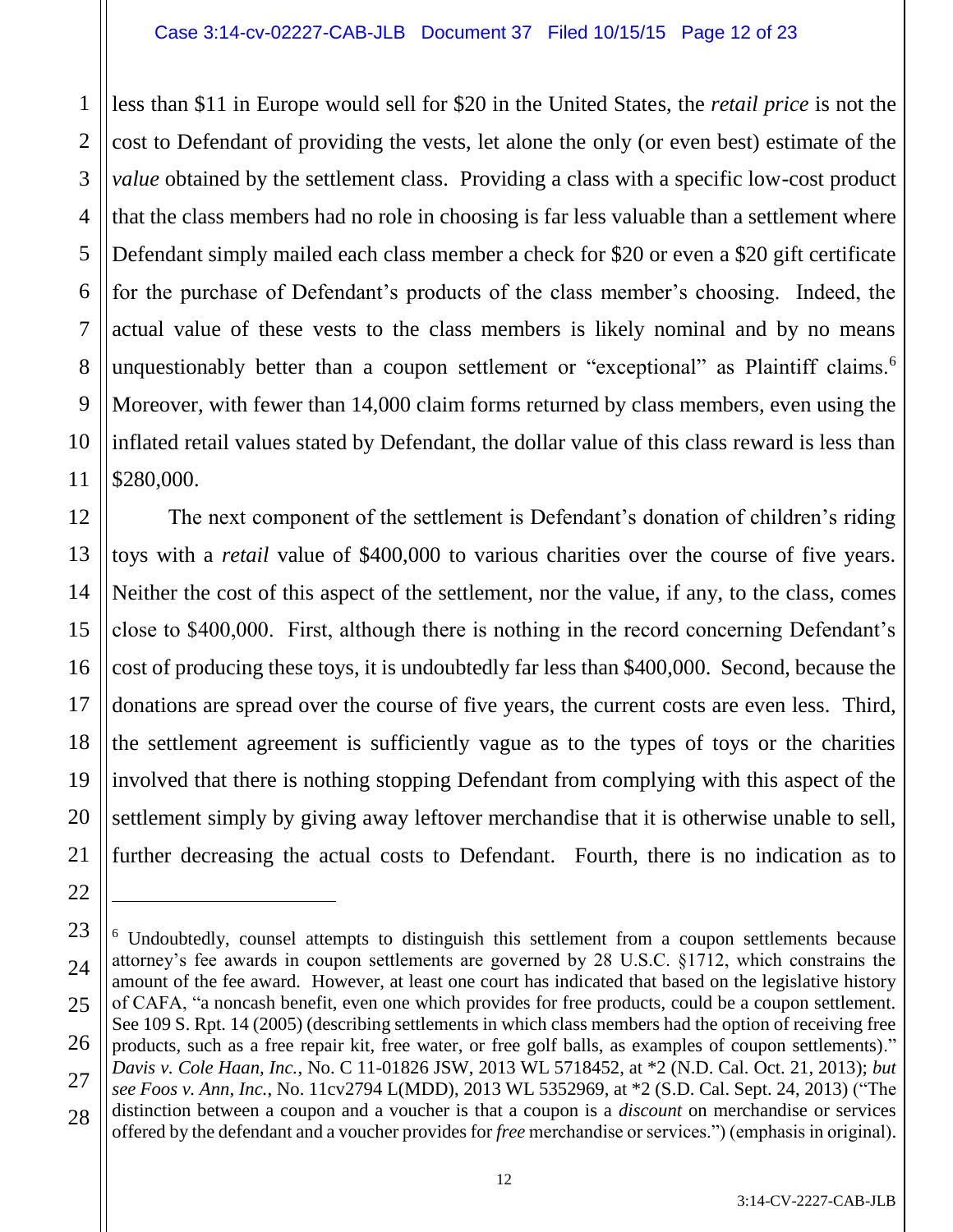whether this donation is something Defendant would do absent the settlement here.

The Court is also unconvinced that a *cy pres* remedy is even appropriate in this case.

A *cy pres* remedy is:

a settlement structure wherein class members receive an indirect benefit (usually through defendant donations to a third party) rather than a direct monetary payment. As we recently recognized, the "cy pres doctrine allows a court to distribute unclaimed or non-distributable portions of a class action settlement fund to the 'next best' class of beneficiaries." *Nachshin v. AOL*, LLC, 663 F.3d 1034, 1036 (9th Cir. 2011). For purposes of the cy pres doctrine, a class-action settlement fund is "non-distributable" when "the proof of individual claims would be burdensome or distribution of damages costly." *See id.* at 1038.

*Lane*, 696 F.3d at 819. "*Cy pres* distributions must account for the nature of the plaintiffs' lawsuit, the objectives of the underlying statutes, and the interests of the silent class members, including their geographic diversity." *Nachshin*, 663 F.3d at 1036. A *cy pres* settlement "will be rejected when the proposed distribution fails to provide the 'next best' distribution." *Six (6) Mexican Workers v. Arizona Citrus Growers*, 904 F.2d 1301, 1308 (9th Cir. 1990).

Here, Plaintiff offers no explanation why the proof of class claims would be burdensome or distribution of damages so costly so as to warrant a *cy pres* remedy in place of a distribution directly to class members. Indeed, the settlement already contains a procedure for submitting a proof of claim, and the distribution of vests to class claimants is almost certainly more costly than mailing a check to each claimant. Thus, the Court is not persuaded that a *cy pres* remedy is appropriate in the first instance.

Moreover, the specific *cy pres* remedy here does not account for the nature of the lawsuit, the objectives of the underlying statutes or the interests of the silent class members. The nature of this lawsuit is the harm the Plaintiff class allegedly suffered as a result of Defendant's alleged mislabeling of its products as being made in the United States. Providing those same products to charities bears no relation to this alleged wrongdoing by Defendants or the purpose of the statutes requiring that products be correctly labeled.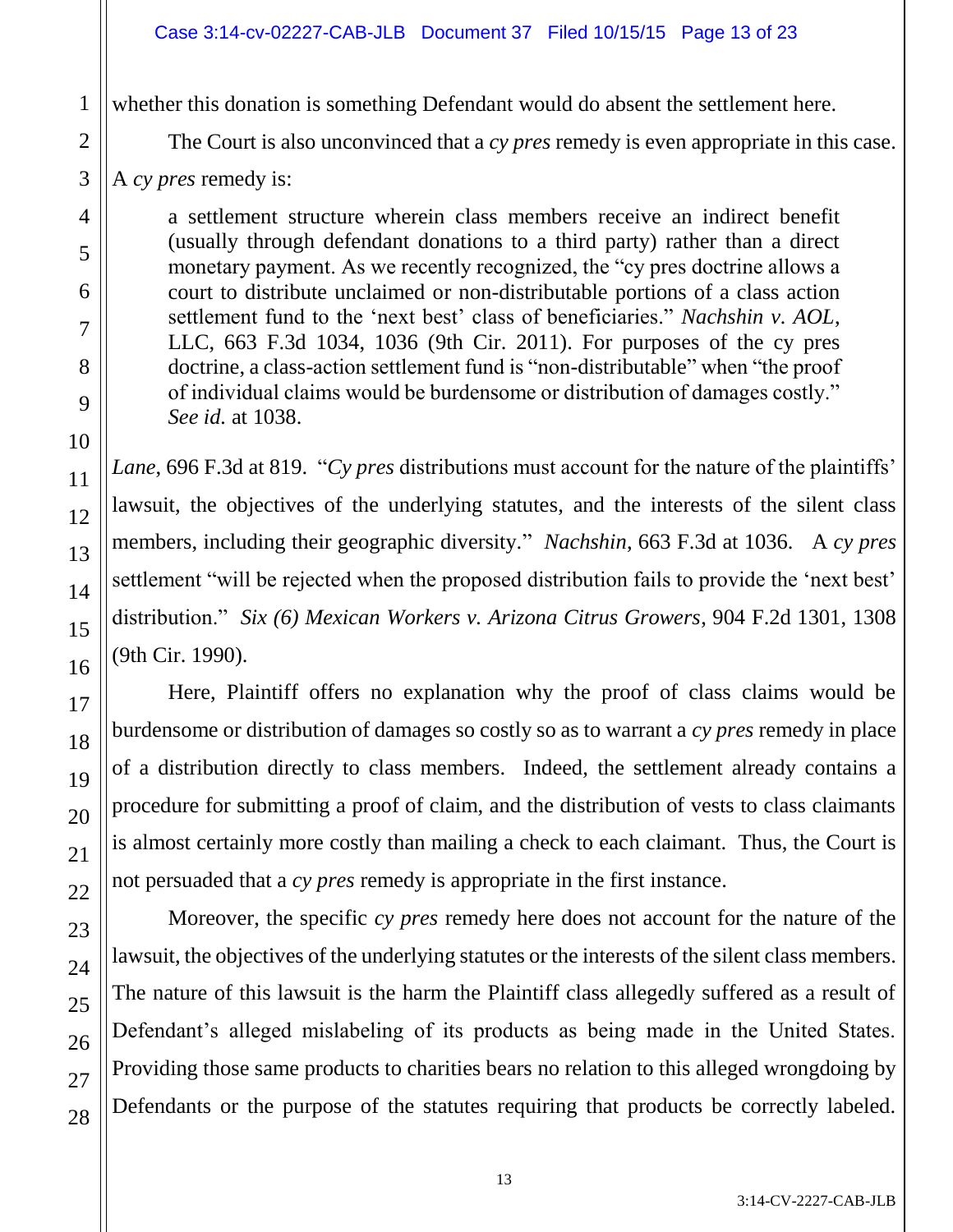20

21

22

23

24

 $\overline{a}$ 

2 3 4 5 Moreover, no class member will be benefited from these distributions. *Cf. Six (6) Mexican Workers*, 904 F.2d at 1309 (rejecting *cy pres* distribution because the "plan does not adequately target the plaintiff class and fails to provide adequate supervision over distribution."). Accordingly, it would be within the Court's discretion to reject the settlement on the basis of the *cy pres* distribution as well.

6 7 8 9 10 11 12 13 14 15 16 17 18 19 Finally, Plaintiff touts the injunctive relief component of the settlement as "*a tremendous value in and of itself*" and that his "mindset going into the settlement process was that the real value was in the injunctive relief that inured to the benefit of the nationwide class of consumers (both past and future)." [Doc. No. 34-1 at 16 (emphasis in original).]<sup>7</sup> This argument strains credulity. First, the injunction here merely requires Defendant to follow the current law concerning product labeling. In other words, it does not require Defendant to do anything it is not already required to do. Such so-called "injunctive relief" is effectively meaningless. Furthermore, the class here, which consists of prior purchasers of Defendant's mislabeled products, will receive no additional benefit from a requirement that Defendant follow the law concerning the labeling of its products going forward. At best, this "injunctive relief" will only benefit future purchasers of Defendant's products, none of whom are members of the instant class.<sup>8</sup> Accordingly, the Court finds that the so-called "injunctive relief" component of the settlement as worthless to the class.

There are few class actions cases that are so weak they justify approval of a settlement that provides so little value to the class. This case is one of the few. Ultimately, the class claims here are so weak, and the damages, if any, so nominal, that the amount

14

<sup>25</sup> 26  $<sup>7</sup>$  Elsewhere in the motion, Plaintiff proclaims that "[t]he gravity and weight of this settlement certainly</sup> lies in the permanent injunction." [Doc. No. 34-1 at 16.] Considering that the injunction is largely worthless, this acknowledgement further underscores the minimal value provided to the class with the vests.

<sup>27</sup> 28 <sup>8</sup> Plaintiff expressly acknowledges this reality, arguing that "the permanent injunction prevents future violations of both the federal and California 'Made in USA' standard by Defendant for the additional benefit of *future unnamed consumers*." [Doc. No. 34-1 at 15 (*emphasis* added).]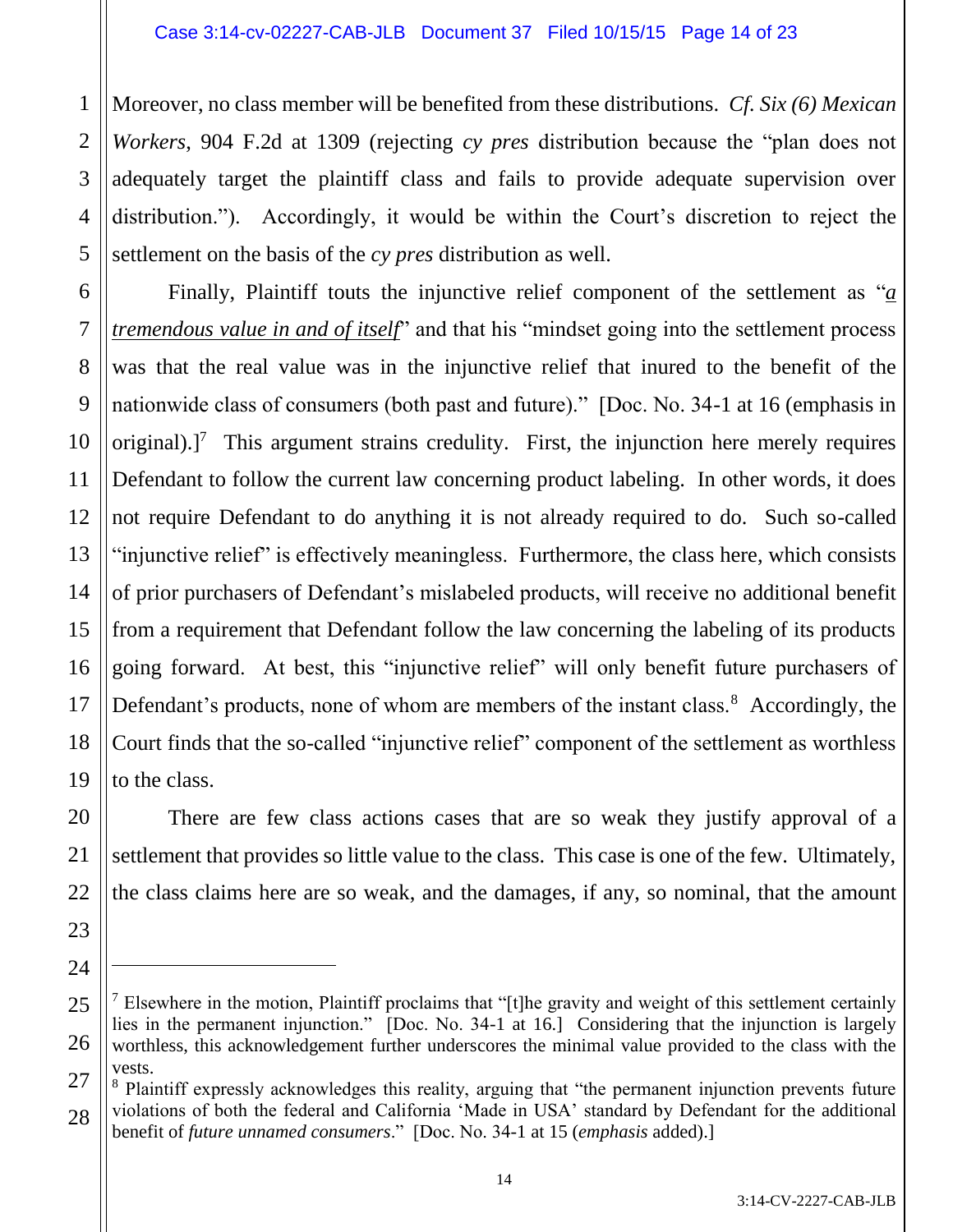1 offered in settlement, though meager, is sufficient for this factor to weigh in favor of approval of the settlement.

# **4. Extent of Discovery**

"[I]n the context of class action settlements, formal discovery is not a necessary ticket to the bargaining table where the parties have sufficient information to make an informed decision about settlement." *In re Mego Fin. Corp. Sec. Litig.*, 213 F.3d at 459 (internal quotations and citation omitted). Here, the parties reached a settlement in principle just three months after the lawsuit was filed, and long before any formal discovery began. Although Plaintiff claims to have served discovery three months *after* the settlement was reached and litters his motion papers with vague descriptions of complex analyses counsel performed prior to agreeing to the settlement,<sup>9</sup> Plaintiff provides no specifics as to the actual information that allowed him to make an informed decision that this settlement is a reasonable result. Nevertheless, in light of the obvious and pervasive weaknesses in Plaintiff's case, the Court finds that Plaintiff had sufficient information to make an informed decision that any settlement in which Defendant agreed to provide anything to the class would be reasonable.

### **5. Experience of Counsel**

"The recommendations of plaintiffs' counsel should be given a presumption of reasonableness." *In re Omnivision Technologies, Inc.*, 559 F.Supp. 2d 1036, 1043 (N.D. Cal. 2008) (citation omitted). Here, lead class counsel has provided a declaration detailing his and his law firm's experience in class action litigation, and declaring that in his judgment, the settlement is fair, reasonable and adequate and in the best interest of the class. No party has provided any evidence contradicting the reasonableness of class counsel's recommendations concerning the settlement. Notwithstanding the foregoing, because, as discussed below, the Court finds that the agreed upon attorney's fees award is

 $\overline{a}$ 

<sup>9</sup> For example, Plaintiff claims to have "spent a considerable amount of time creating a viable damages/restitution model that required obtaining and analyzing detailed summaries of Defendant's cost, pricing, sales and labeling information for its 38 separate product lines." [Doc. No. 27-1 at 8.]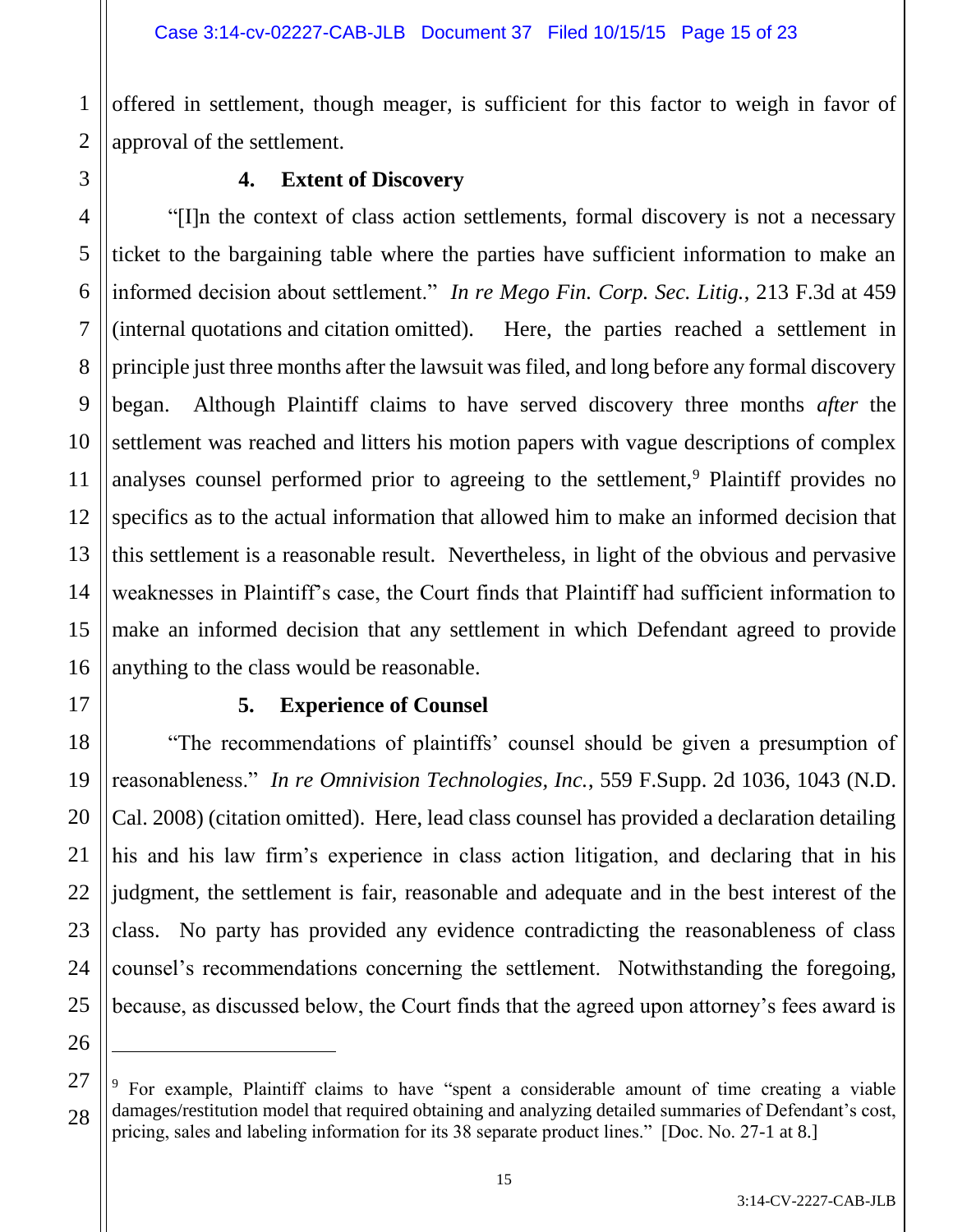2 grossly disproportionate to the recovery by the class, the Court gives little credence to counsel's recommendation in this instance.

1

3

4

5

6

7

8

9

10

11

12

13

15

16

17

18

19

20

21

22

23

24

 $\overline{a}$ 

# **6. Reaction of Class Members**

"It is established that the absence of a large number of objections to a proposed class action settlement raises a strong presumption that the terms of a proposed class settlement action are favorable to the class members." *Nat'l Rural Telecomms. Coop.*, Inc., 221 F.R.D. at 29. Here, two class members have opted out of the class, <sup>10</sup> but no class members have objected to the settlement. Usually, the absence of a single objection to the settlement "is compelling evidence that the Proposed Settlement is fair, just, reasonable, and adequate." *Id*. In this instance, however, the Court finds the reaction of the class is more likely attributable to a lack of actual injury and general apathy such that the responding class members viewed any recovery here as a windfall. Nevertheless, the lack of objection from the class weighs in favor of approval of the settlement.<sup>11</sup>

14

# **7. Signs of Collusion**

When, "as here, a settlement agreement is negotiated prior to formal class certification, consideration of [the above] factors alone is not enough to survive appellate review." *In re Bluetooth Headset Products Liab. Litig.*, 654 F.3d 935, 946 (9th Cir. 2011). "The dangers of collusion between class counsel and the defendant, as well as the need for additional protections when the settlement is not negotiated by a court-designated class representative, weigh in favor of a more probing inquiry than may normally be required under Rule 23(e)." *Hanlon*, 150 F.3d at 1026. Thus, a final approval order in this circumstance must show "that the settlement is 'not [] the product of collusion among the negotiating parties.'" *Bluetooth*, 654 F.3d at 947 (quoting *In re Mego Fin. Corp. Sec. Litig.*,

<sup>25</sup> 26  $10$  One of the class members who opted out of the settlement stated: "This is my 'request for exclusion'! This is a waste of time and money for the court system. I want NO part of this!" [Doc. No. 34-3 at 50] (emphasis in original).

<sup>27</sup> 28  $11$  On the other hand, this settlement provides such little value to the class (in contrast with the incentive and attorney's fees award requested) that if even one class member had objected, the Court likely would have sustained that objection and declined to approve this settlement.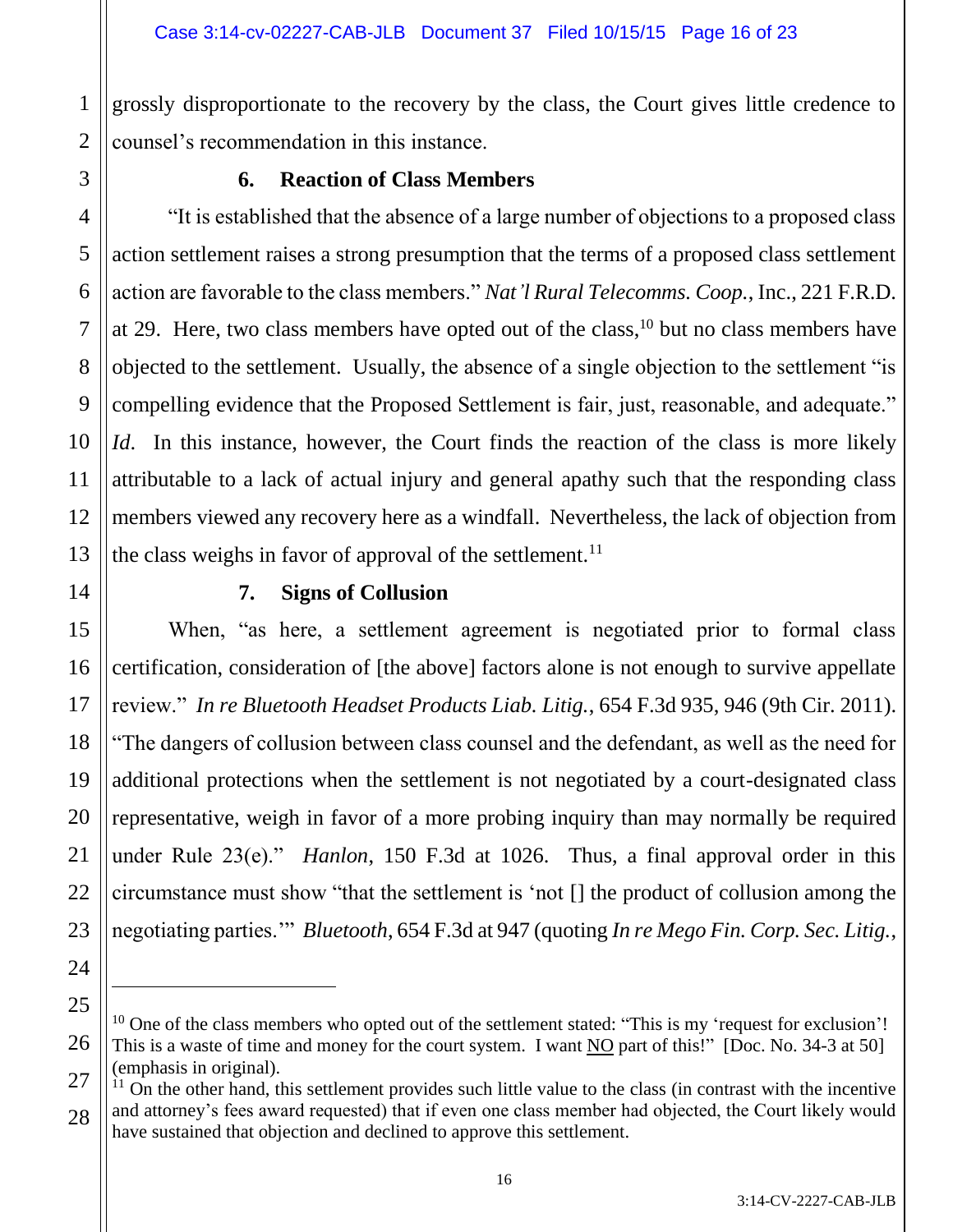213 F.3d at 458).

1

2

3

4

5

6

7

8

9

10

11

12

13

14

15

16

21

Along these lines, courts "must be particularly vigilant not only for explicit collusion, but also for more subtle signs that class counsel have allowed pursuit of their own self-interests and that of certain class members to infect the negotiations." *Id.* Examples of such subtle collusion include:

(1) "when counsel receive a disproportionate distribution of the settlement, or when the class receives no monetary distribution but class counsel are amply rewarded," *Id*. (quoting *Hanlon*, 150 F.3d at 1021);

(2) "when the parties negotiate a 'clear sailing' arrangement providing for the payment of attorneys' fees separate and apart from class funds, which carries 'the potential of enabling a defendant to pay class counsel excessive fees and costs in exchange for counsel accepting an unfair settlement on behalf of the class,'" *Id*. (quoting *Lobatz v. U.S. W. Cellular of Cal., Inc.*, 222 F.3d 1142, 1148 (9th Cir. 2000)); and

(3) "when the parties arrange for fees not awarded to revert to defendants rather than be added to the class fund," *Id*. (citing *Mirfasihi v. Fleet Mortg. Corp.*, 356 F.3d 781, 785 (7th Cir. 2004) (Posner, J.)).

17 18 19 20 22 23 24 25 26 Here, the settlement agreement includes all of these warning signs. First, the settlement's provision for \$375,000 in attorney's fees is disproportionate to the nominal benefit received by the class from the settlement. As discussed above, the most generous computation of the value of the vests, which are the only direct benefit to the class, is far less than \$280,000. The requested fee award exceeds even this grossly inflated estimate. Second, the settlement contains a "clear sailing" agreement whereby attorney's fees are separate and apart from class fund. Third, any unawarded fees revert to Defendant and not to the class fund. In light of the foregoing, the Court finds that the settlement, when factoring in the amount of the attorney fee and proposed lead plaintiff incentive award, is more likely than not the product of collusion among the parties.

27

28

# **8. Balancing of the Factors**

"Ultimately, the district court's determination is nothing more than an amalgam of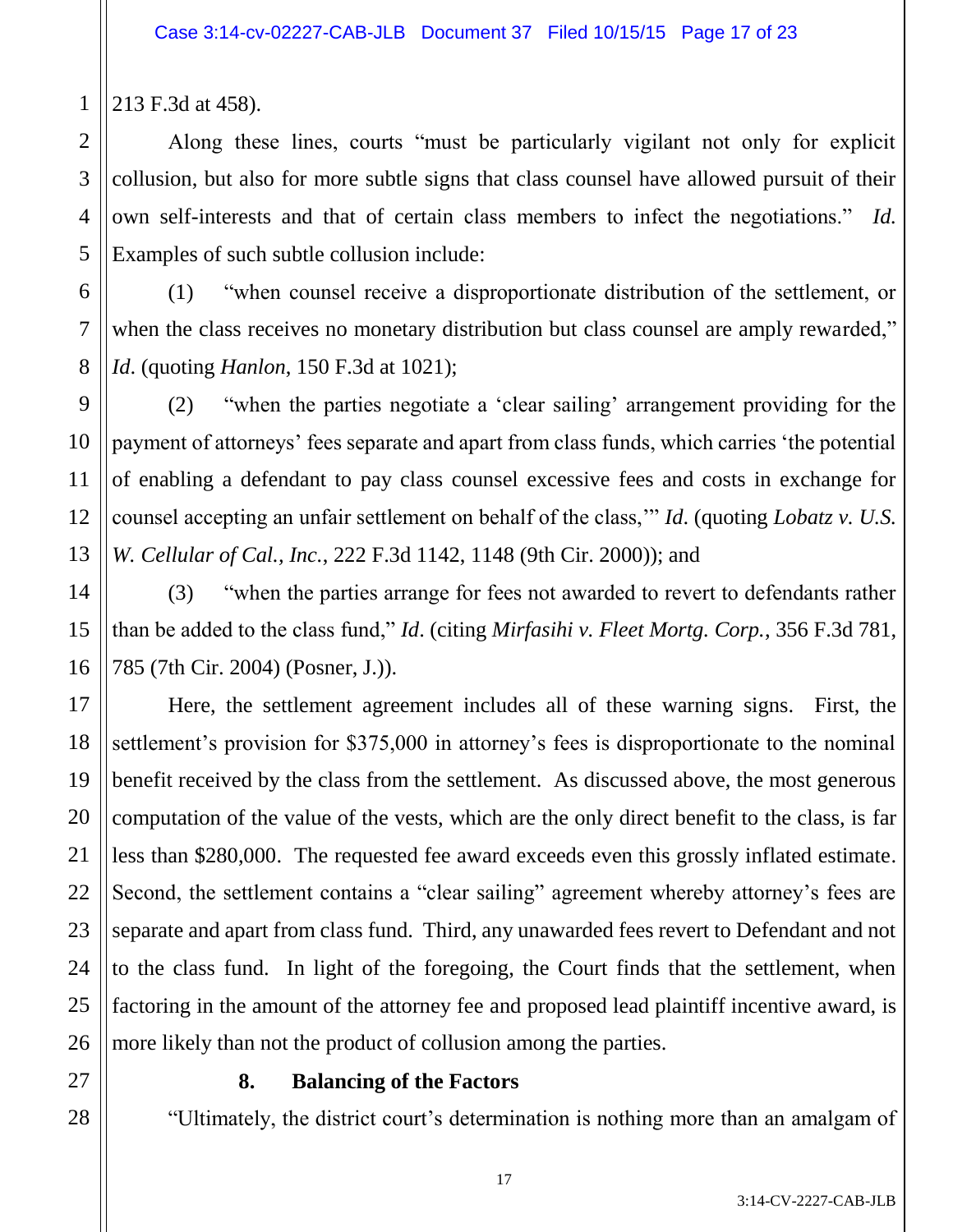#### Case 3:14-cv-02227-CAB-JLB Document 37 Filed 10/15/15 Page 18 of 23

1 2 3 4 5 6 7 8 9 10 11 12 13 14 15 16 delicate balancing, gross approximations and rough justice." *Officers for Justice*, 688 F.2d at 625 (citation omitted). In most circumstances, the apparent collusion here would require rejection of the settlement. However, the Court is mindful that "rejection of a settlement creates not only delay but also a state of uncertainty on all sides, with whatever gains were potentially achieved for the putative class put at risk." *Staton v. Boeing Co.*, 327 F.3d 938, 952 (9th Cir. 2003) Further, the "reason for more exacting review of class settlements reached before formal class certification is to ensure that class representatives and their counsel do not secure a disproportionate benefit at the expense of the unnamed plaintiffs who class counsel had a duty to represent." *Lane*, 696 F.3d at 819 (internal quotations omitted). With these principles in mind, and in light of the weaknesses of Plaintiff's case and the lack of measurable damages to the class members, the Court finds that the instant motions are best resolved not by rejecting the settlement, but by bringing the attorney's fee and class representative incentive awards in line with the benefits received by the class. Accordingly, notwithstanding the minimal value provided to the class and the indicia of collusion that surround the settlement, the Court finds that the settlement is sufficiently adequate to justify final approval.

# **III. Attorney's Fees**

17

18 19 20 21 22 23 24 25 26 27 28 "In a certified class action, the court may award reasonable attorney's fees and nontaxable costs that are authorized by law or by the parties' agreement." Fed. R.Civ. P. 23(h). However, "courts have an independent obligation to ensure that the award, like the settlement itself, is reasonable, even if the parties have already agreed to an amount." *Bluetooth*, 654 F.3d at 941. That Defendant agreed in the settlement not to oppose Plaintiff's counsel's request for up to \$375,000 in fees "does not detract from the need carefully to scrutinize the fee award." *Staton*, 327 F.3d at 964. "Where a settlement produces a common fund for the benefit of the entire class, courts have discretion to employ either the lodestar method or the percentage-of-recovery method." *Bluetooth*, 654 F.3d at 942. Here, there is no common fund, so the lodestar method is most appropriate. *See generally id.* at 941 (noting that the lodestar method is appropriate when the relief is

3:14-CV-2227-CAB-JLB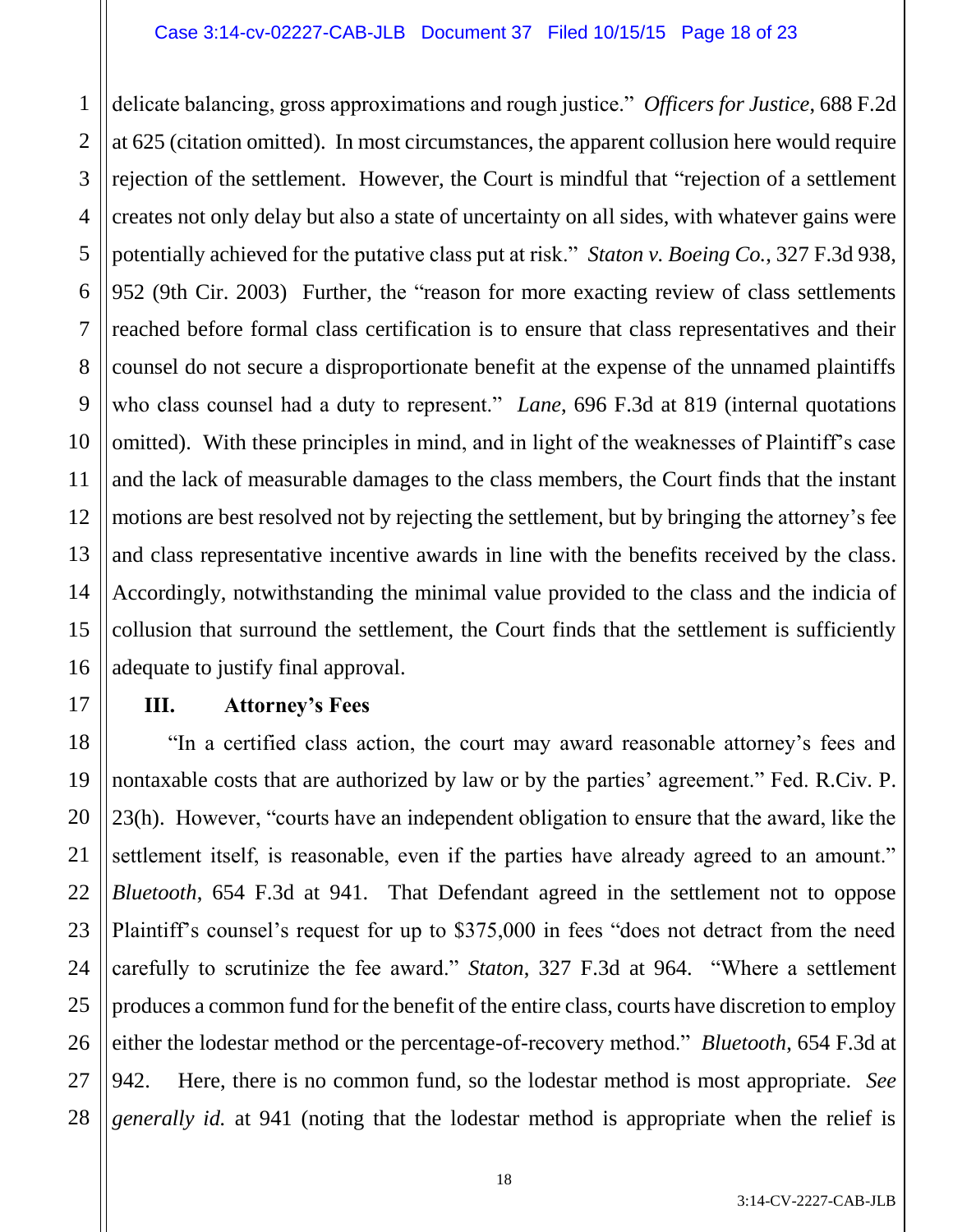primarily injunctive in nature and not easily monetized).

1

2

3

4

5

6

7

8

9

10

11

12

13

15

17

19

20

21

22

23

25

 $\overline{a}$ 

When using the lodestar method, "[t]he most useful starting point for determining the amount of a reasonable fee is the number of hours reasonably expended on the litigation multiplied by a reasonable hourly rate." *Hensley v. Eckerhart*, 461 U.S. 424, 433 (1983). "The party seeking an award of fees should submit evidence supporting the hours worked and rates claimed. Where the documentation of hours is inadequate, the district court may reduce the award accordingly." *Id.* at 433. Excessive, redundant, and unnecessary hours should be excluded. *Id.* at 434. Further, the court must adjust the lodestar figure to account for "a host of 'reasonableness' factors, including the quality of representation, the benefit obtained for the class, the complexity and novelty of the issues presented, and the risk of nonpayment. Foremost among these considerations, however, is the benefit obtained for the class." *Bluetooth*, 654 F.3d at 942 (internal citations and quotations omitted).

14 16 18 24 Here, Plaintiff's counsel claims to have worked 943.4 hours on this case at rates varying between \$175 for a paralegal, to \$495 for the supervising partner. The only evidence Plaintiff's counsel provides in support of the reasonableness of these hours and rates is a declaration providing vague and general descriptions of the work allegedly performed. *See generally Chalmers v. City of Los Angeles*, 796 F.2d 1205, 1210 (9th Cir. 1986) ("[C]ounsel bears the burden of submitting detailed time records justifying the hours claimed to have been expended"). The motion and declaration emphasize that this litigation has been pending for almost a year and a half, but completely ignore that the settlement in principle was reached just three months into the litigation and long before any discovery occurred. Ultimately, counsel has not satisfied its burden of supporting its grossly inflated hours request, and in any event, counsel's claim that 943 hours were reasonably expended litigating this case is utterly preposterous.<sup>12</sup> In light of this lack of

<sup>26</sup> 27 28  $12$  The declaration from class counsel states in a footnote that they are willing to provide their billing records for *in camera* review. Putting aside that counsel fails to explain why such records would be privileged, when reviewing a fee request, the Court is "neither obligated to explain what type of records should be submitted, nor to request additional information." *In re Washington Pub. Power Supply Sys. Sec. Litig.*, 19 F.3d 1291, 1306 (9th Cir. 1994). In any event, considering the totality of the circumstances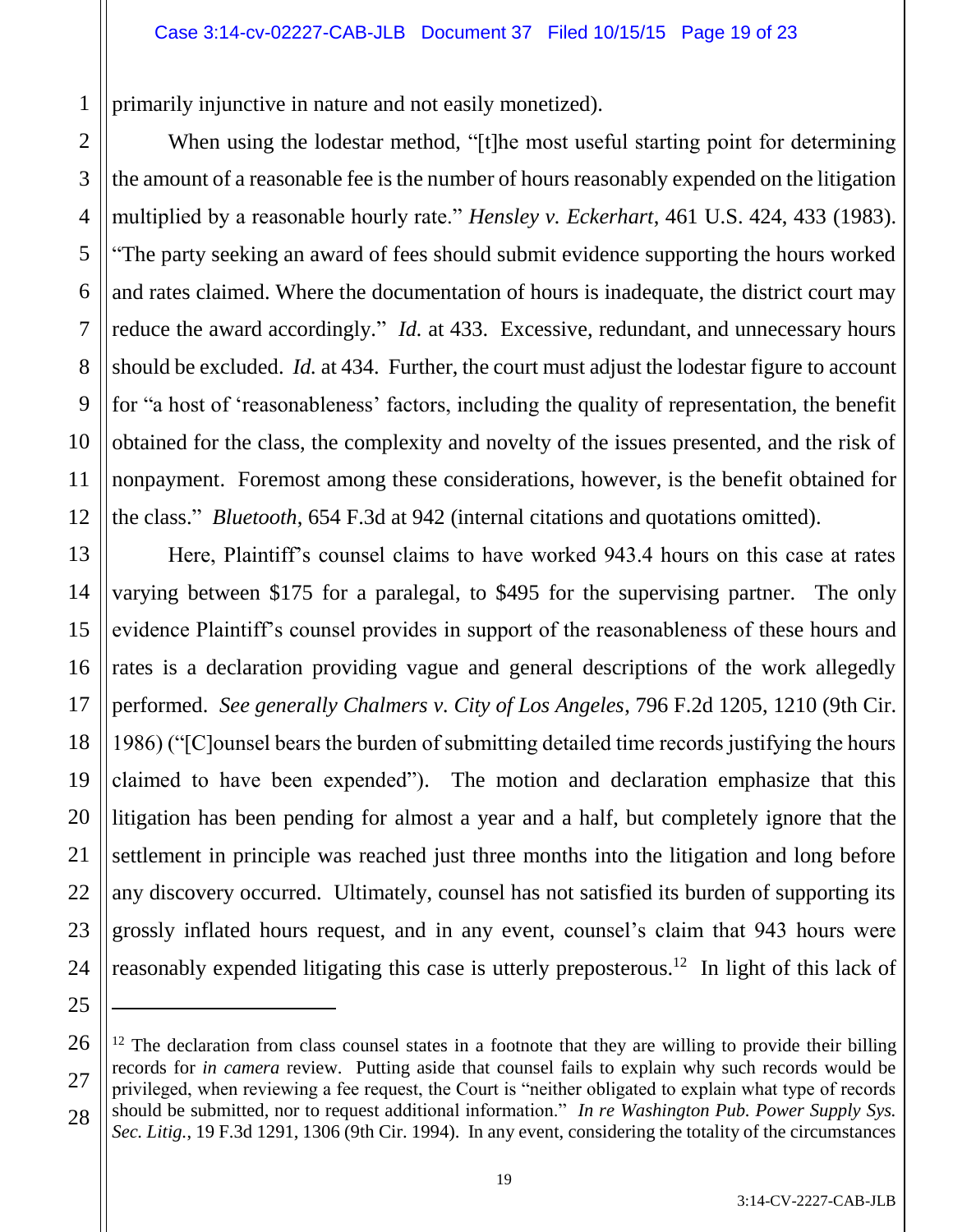2

3

4

5

6

7

8

9

10

11

12

13

14

15

16

17

18

19

20

21

22

 $\overline{a}$ 

23

24

evidence supporting the reasonableness of its fees, along with the paltry recovery obtained for the class, the Court would be within its discretion to deny a fee award entirely. *See, e.g., Brown v. Stackler*, 612 F.2d 1057, 1059 ( $7<sup>th</sup>$  Cir. 1980) (affirming complete denial of petition for attorney's fees because the claim for fees was "outrageously excessive").<sup>13</sup>

Nevertheless, the Court acknowledges that Plaintiff's counsel did some work on this case and therefore the Court will enter an appropriate award. Without competent evidence to support the number of hours actually worked by counsel, the Court is must calculate a reasonable number of hours based on its own experience. To that end, the Court determines that 50 hours is a reasonable amount of time to have spent on this matter, broken down as follows:

- Meeting with lead plaintiff and drafting complaint  $-10$  hours
- Drafting mediation brief and attending mediation  $-12$  hours
- Finalizing settlement terms and drafting settlement agreement 10 hours
- Drafting motions for preliminary and final approval  $-15$  hours
- $\bullet$  Miscellaneous filings and conferences prior to mediation  $-3$  hours

The Court declines to award counsel for any time purportedly spent on discovery that occurred *after* a settlement had been reached and which appears to have served for no other purpose than run up fees prior to seeking approval of the settlement.

As for rates, the Court is satisfied that the rates charged by Plaintiff's counsel are reasonable in this jurisdiction for this type of litigation. Because an associate should have been capable of performing the majority of the work (including drafting the complaint,

surrounding this litigation and the sheer absurdity of counsel's claim that it was reasonable to bill 943 hours on a case that settled in three months with a nominal recovery for the class, billing records purportedly reflecting these 943 hours would be of little assistance to the Court in determining a reasonable loadstar award here.

<sup>25</sup> 26 27 28 <sup>13</sup> The *Brown* court concluded that: "[i]f, as appellant argues, the Court were required to award a reasonable fee when an outrageously unreasonable one has been asked for, claimants would be encouraged to make unreasonable demands, knowing that the only unfavorable consequence of such misconduct would be reduction of their fee to what they should have asked for in the first place. To discourage such greed a severer reaction is needful, and the District Court responded appropriately in the case at bar."). *See Brown*, 612 F.2d at 1059.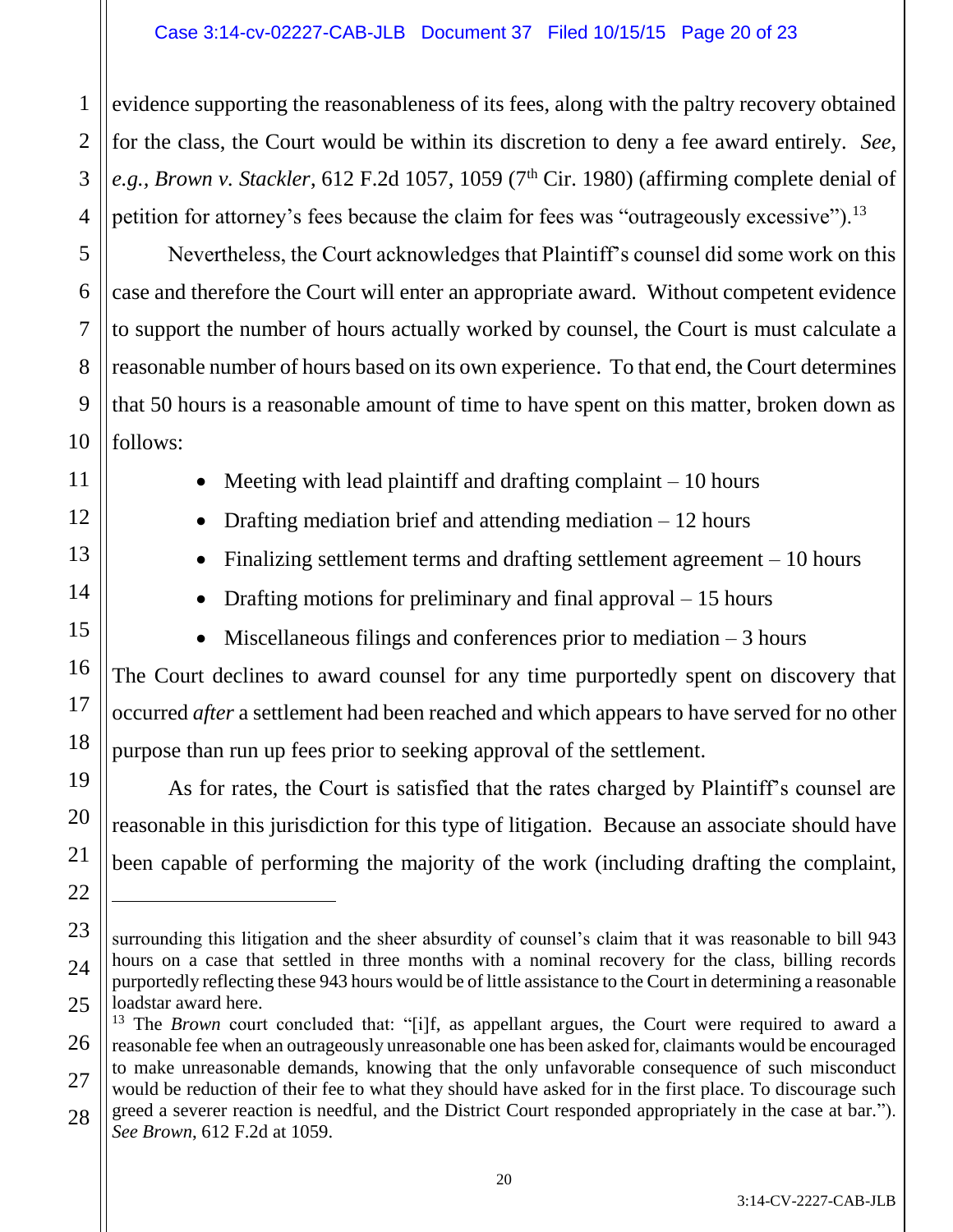settlement agreement, and motions), the Court will use the associate rate of \$375 per hour for 30 of the hours, and the partner rate of \$495 per hour for the remaining 20 hours. This results in a lodestar calculation of \$21,150.

However, the Court is required to adjust the lodestar based on various factors, including the amount of benefit to the class. As discussed at length above, the Court finds that the settlement here provides hardly any benefit to the class.<sup>14</sup> Indeed, the only benefit to the class is the nominal value of the vests given to the class members that completed a claim form. This result warrants a downward adjustment of the lodestar. *Bluetooth*, 654 F.3d at 942 (holding that the foremost consideration in determining reasonableness of fee award is the benefit obtained for the class); *see also In re HP Inkjet Printer Litig.*, 716 F.3d 1173, 1182 (9th Cir. 2013) ("Attorney's fees are never attributable to an attorney's work on the action. They are attributable to the relief obtained for the class."). In the Court's estimation, a generous estimate of the total benefit to the class of the vests is \$45,000.<sup>15</sup> If this were a common fund case with \$45,000 from the common fund allocated to the class, a fee award using the Ninth Circuit benchmark of 25% of the common fund would be \$15,000. *See generally Bluetooth*, 654 F.3d at 942 ("[C]ourts typically calculate 25% of the [common settlement] fund as the 'benchmark' for a reasonable fee award."). The Court finds that a downward adjustment of the lodestar to \$15,000 is an appropriate fee award based on the nominal benefit obtained for the class here.

 $\overline{a}$ 

<sup>&</sup>lt;sup>14</sup> The Court has reconsidered its finding to the contrary in the order preliminarily approving the settlement. Among other things, the preliminary approval motion caused the Court to believe that the number of claim forms submitted would be substantially larger in light of the number of allegedly mislabeled class products sold by Defendant during the class period, which would have resulted in a substantially larger total benefit to the class.

<sup>&</sup>lt;sup>15</sup> This estimate comes out to approximately \$3.25 per vest (or roughly a third of their retail value in Ireland. Further, even if the injunctive relief component of this settlement had any value to the class, it would be inappropriate to factor that value into a fee award based on the percentage of the recovery by the class. *See generally Staton*, 327 F.3d at 974 ("We hold, therefore, that only in the unusual instance where the value to individual class members of benefits deriving from injunctive relief can be accurately ascertained may courts include such relief as part of the value of a common fund for purposes of applying the percentage method of determining fees.").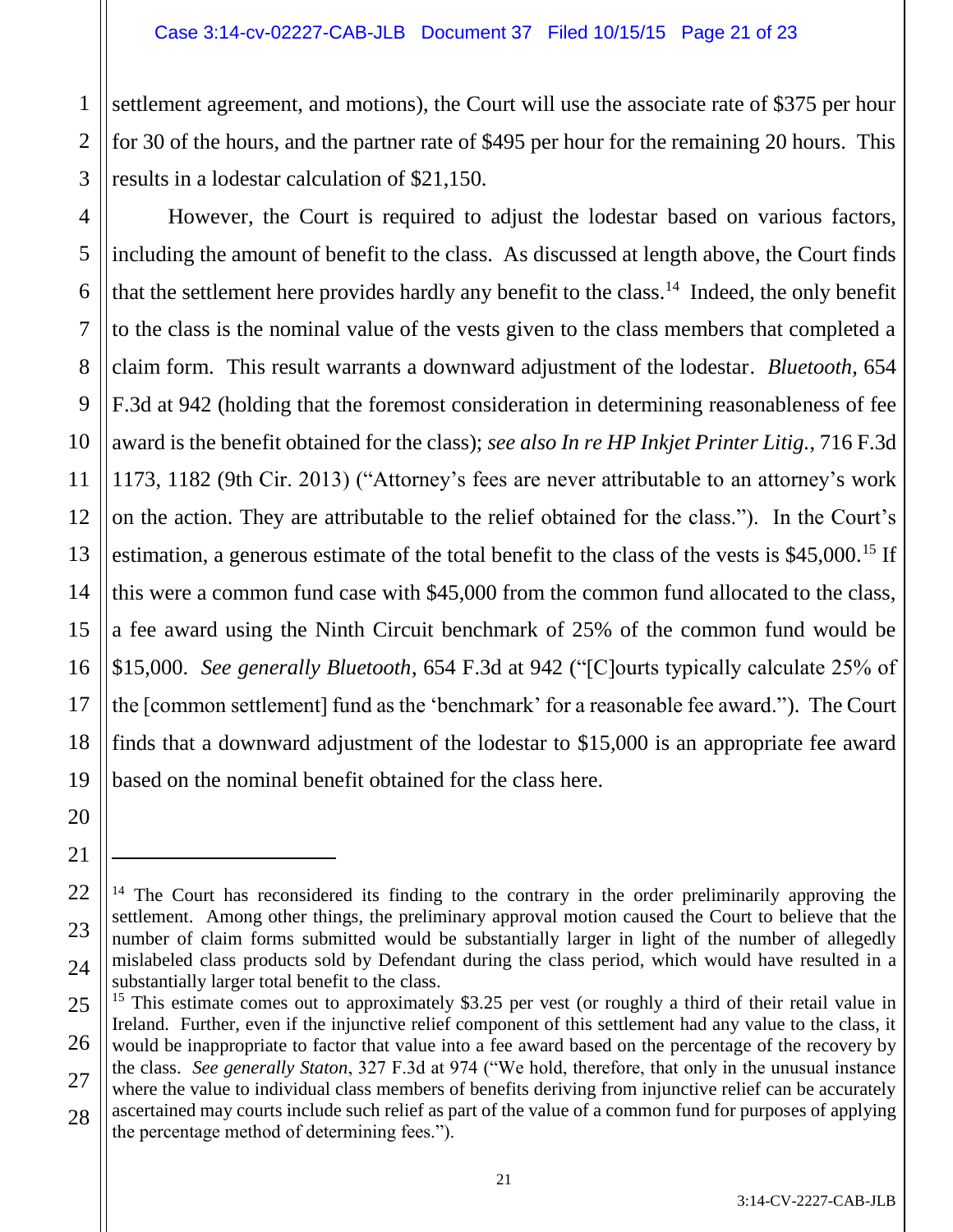# **IV. Expenses**

Class Counsel also seek \$10,365.00 in actual litigation costs and expenses but offers no evidentiary support for these costs. Nor can the Court determine on its own why a case that settled three months after filing and before any discovery would result in expenses of over \$10,000. Normally, the Court would at least award counsel the \$400 fee for filing this case in this court, but Plaintiff did not file the case here, and there is no evidence of any fee paid to file the original complaint in state court. Accordingly, counsel's request for expenses is denied.

1

# **V. Enhancement Award to Class Representative**

Finally, lead plaintiff Eric Hofmann asks for a \$5,000 incentive award. Although "incentive awards are fairly typical in class action cases," they are discretionary. *Rodriguez v. W. Publ'g Corp.*, 563 F.3d 948, 958 (9th Cir. 2009). "Generally, when a person joins in bringing an action as a class action he has disclaimed any right to a preferred position in the settlement." *Staton*, 327 F.3d at 976 (internal ellipses, quotations, and citation omitted). The purpose of incentive awards, therefore, is "to compensate class representatives for work done on behalf of the class, to make up for financial or reputational risk undertaken in bringing the action, and, sometimes, to recognize their willingness to act as a private attorney general." *Rodriguez*, 563 F.3d at 958-59. However, "district courts must be vigilant in scrutinizing all incentive awards to determine whether they destroy the adequacy of the class representatives." *Radcliffe v. Experian Info. Solutions Inc.*, 715 F.3d 1157, 1164 (9th Cir. 2013).

As discussed above, the benefit of this settlement to the class is nominal and to provide Hofmann with a \$5,000 incentive award would be an abuse of discretion. Even giving the vests the full exaggerated \$20 value touted by the parties, \$5,000 is 250 times this amount. Moreover, this case settled in mediation after three months, there is no evidence that Hofmann suffered any financial or reputational risk in filing this lawsuit, and Hofmann did not even bother to attend the mediation in person and could not possibly have spent more than a couple hours of his time on this matter. Accordingly, the request for an